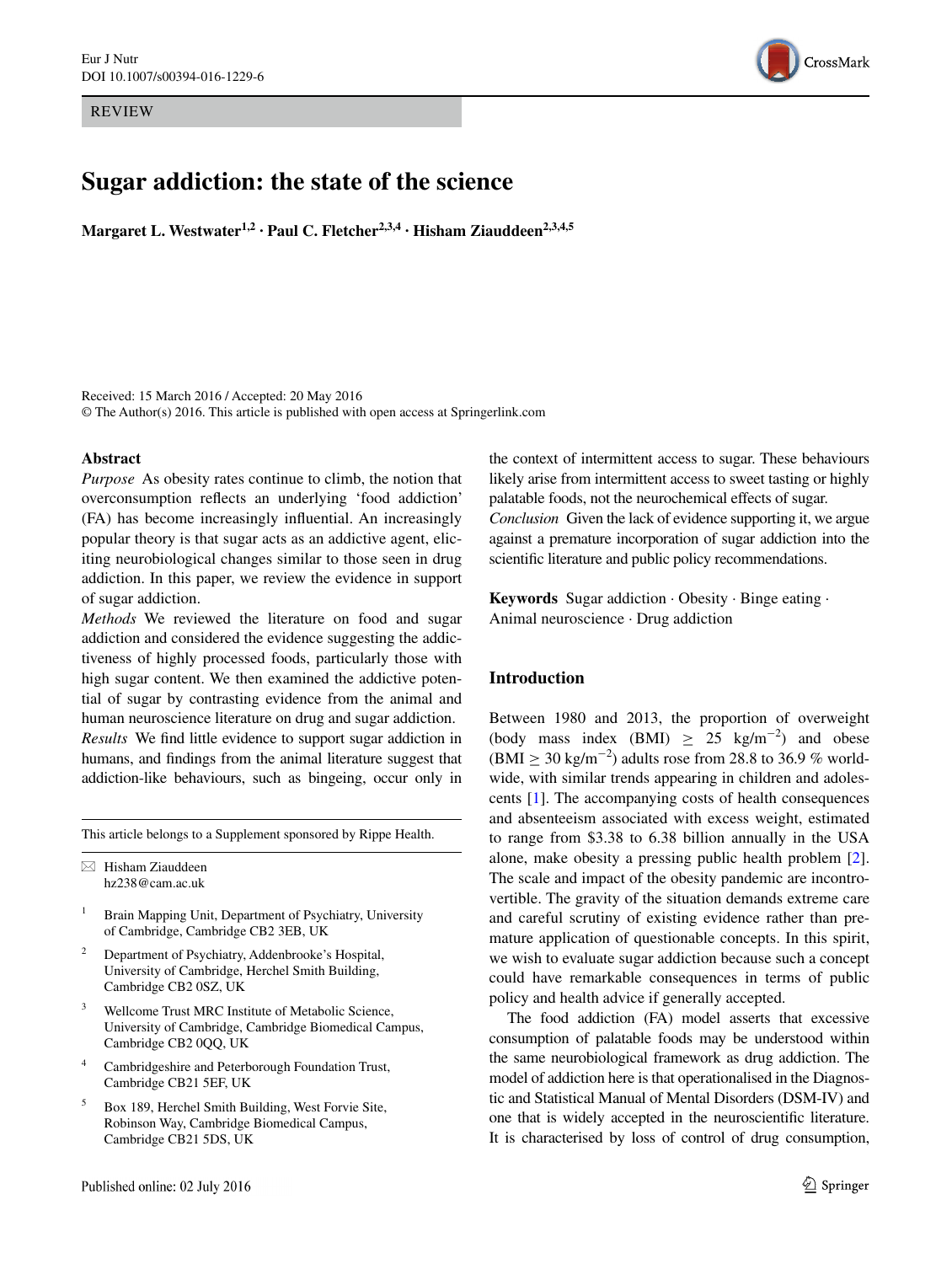increased motivation to consume, and a persistence of drug taking despite negative consequences, and the neurobiology of these behaviours has been extensively studied (see [\[3](#page-11-2), [4](#page-11-3)]). Individuals who develop FA are thought to display symptoms analogous to those of drug abuse, including loss of control, withdrawal, and cravings for 'problem foods' [\[5\]](#page-11-4). Theron Randolph first used the term 'food addiction' in 1956 [\[6\]](#page-11-5) to describe addictive-like consumption of various foods, such as corn, milk, eggs, and potatoes. However, aspects of the FA model have changed since this original description (see [\[7](#page-11-6)]), and there is an emerging view that highly processed foods, rich in sugar and fat, are most likely to be addictive. FA researchers argue that examining obesity through the lens of addiction will open new avenues for prevention, treatment, and public health policy [\[8,](#page-11-7) [9](#page-11-8)] though this, like many other aspects of the model, has been questioned [\[10,](#page-11-9) [11\]](#page-11-10).

Sugar addiction represents a specific case of the FA model in which the addictive substance is the specific nutrient sugar. In this perspective article, we consider the state of the evidence in support of sugar addiction in humans and provide a critical review of the preclinical neuroscience research that has identified sugar addiction in rodent models. This is important because few studies have specifically examined sugar addiction in humans, and the bulk of supporting evidence comes from animal work. However, there is a methodological challenge in translating this work because humans rarely consume sugar in isolation. In order to assess the existing evidence, we must first consider whether sugar could be an addictive agent, examining specifically the animal neuroscientific evidence suggested to support this. As the animal neuroscience of sugar addiction draws strong parallels to drug addiction, we review the sugar and drug addiction neuroscience side by side. We go on to consider the human model of FA to determine whether and how it could be applied to sugar.

### **Characterising (potentially) addictive foods**

A general view is that FA is similar to substance addictions, rather than non-substance behavioural addictions outlined in the Diagnostic and Statistical Manual of Mental Disorders, 5th Edition (DSM-5, for a different perspective, see [\[12](#page-11-11)]), in that certain 'addictive agents' within food produce neurochemical effects in the brain similar to drugs of abuse. The Yale Food Addiction Scale (YFAS [\[13](#page-11-12)] and recently the YFAS 2.0 [[14\]](#page-11-13)), which is now the widely accepted measurement tool for studying FA, enquires about addiction-like eating behaviours with respect to 'certain foods'. These scales do not specify nutrients of interest, yet this is only reasonable as we usually consume food with multiple nutrients. Even foods that may be predominantly composed of a single nutrient (e.g. sugar-sweetened beverages) have flavour(s) and other non-nutritive elements. However, examining the addictive potential of different foods may provide an indication as to whether any particular nutrient(s) are critical in determining addictive potential.

Evidence from rodent models supports high-fat [\[15](#page-11-14)], high-sugar [\[16](#page-11-15)], and, most strongly, combinations of highfat and high-sugar [[17\]](#page-11-16) foods as candidates for FA. In humans, the FA construct extrapolates this view, surmising that highly processed, hyperpalatable foods are the ones that have addictive potential [[18\]](#page-11-17). Lack of knowledge surrounding what might constitute an addictive food poses a substantial challenge, and to our knowledge, only two studies have examined the addictive potential of various foods.

Schulte et al. [[5\]](#page-11-4) suggest that certain highly processed foods share pharmacokinetic properties (inasmuch as the term can be used for food), such as high potency and rapid absorption rate, with drugs of abuse. The authors report that such processed foods are strongly associated with selfreported addictive eating as measured by the YFAS. Their findings also demonstrate that fat content and glycaemic load (GL, grams of carbohydrate per serving) predict ratings of problematic foods, where processed foods high in fat and/ or GL are self-reported as more problematic. In this study, highly processed foods were defined as those high in fat and refined carbohydrates (high GL) that may also contain low levels of fibre, protein, and water content. Schulte et al. [\[5](#page-11-4)] argue that processing of raw foods increases the foods' 'potency', or the absorption of the potential 'addictive agents' (e.g. fat, sugar, salt) into the bloodstream, as indexed by spikes in blood glucose levels following consumption.

Fowler et al. [\[19\]](#page-11-18) hypothesised that individuals who developed substance use disorders post-bariatric surgery would be more likely to have had problems with foods that would cause high postprandial glucose levels. For this, they used foods listed in the YFAS and categorised them based on published glycaemic indices (GI), fat, and sugar content. Findings indicated increased likelihood of post-operative substance use amongst patients who endorsed high-GI and high-sugar, low-fat (but not high-sugar alone) foods as the most problematic [\[19](#page-11-18)]. Thus, the authors concluded that these patients might have experienced 'addiction transfer' resulting from previously undiagnosed FA. These findings should be interpreted in the light of several limitations. Apart from the retrospective recall of 'problem foods', only two foods (candy and soda pop) were classified as high sugar low fat. Furthermore, analyses of the relationship between problem foods and substance use onset failed to control for current or previous psychiatric morbidity, success of surgery, or current quality of life. Moreover, we would suggest caution in arguing that such foods are addictive based on the contentious concept of addiction transfer [\[20\]](#page-11-19).

To describe the difference between foods such as cupcakes and bananas primarily as being one of the degrees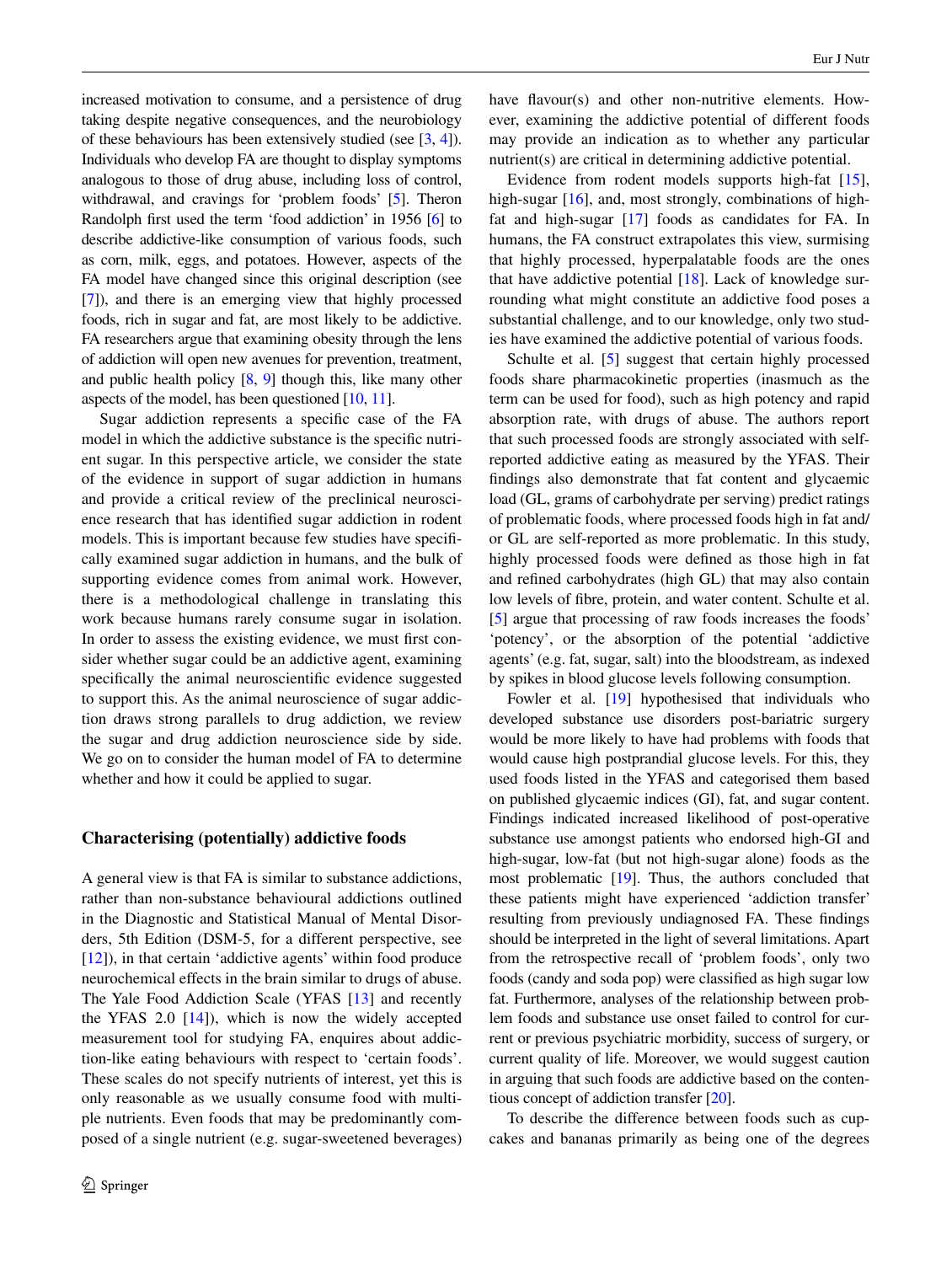of processing is perhaps a rather narrow view, and a strong case can be made for these foods having other important differences relevant to overconsumption and obesity (e.g. energy density). Even leaving this aside, there are several important concerns about both of these studies. First, the potentially addictive foods have been taken from the 'problem foods' list of the YFAS. The scale quantifies FA symptoms with respect to these problem foods, based on the assumption that they are likely to be addictive. Both of the aforementioned studies rely on this assumption and take the evidence that individuals have reported FA symptoms with respect to these foods on the YFAS in several studies, as further supporting the assumption. Second, these findings rely entirely upon participants' perceptions of difficulties surrounding the foods items, which are then linked (by way of mechanistic explanation not empirical evidence) via GL or GI to postprandial glucose and insulin. That is, no direct evidence indicates that these foods are problematic for these individuals because they lead to higher postprandial glucose. Although individual postprandial glucose response (PPGR) has low intra-personal variability, there can be high interpersonal variability in PPGR following the consumption of identical meals  $[21, 22]$  $[21, 22]$  $[21, 22]$  $[21, 22]$ . For example, Zeevi et al. [[21\]](#page-11-20) found that PPGRs for cookies and bananas varied significantly across participants, suggesting that some individuals may be high glucose responders to 'good' foods and low responders to 'bad' foods. It is also important to note that there are several high-GI foods such as breakfast cereals and baked potatoes that are not included in the list of YFAS problem foods. This suggests that the potential explanatory power of high GI as a determinant of addictive potential would lessen considerably if we looked beyond the list of problem foods. Given the host of metabolic, endocrine, and physiological factors that affect glucose regulation, it is important to consider the physiological response to foods as an interaction between the nutrient content of the food and the individual.

Third, and most importantly, the proposed model of why high-GI/high-GL foods may be potentially addictive lacks a mechanistic link between higher postprandial levels of glucose and addictive potential. Schulte et al. draw upon a seemingly superficial similarity between the addictive potential of drugs, based on their dose and speed of absorption, to explain why processed foods are likely to be addictive. Proponents of FA draw parallels between the processing of grapes to wine, poppies to opium, and the coca leaf to cocaine, which demonstrate the transition from naturally occurring substances/food to drugs of abuse and increasing potency via processing. Yet, this formulation of highly processed foods only captures the pharmacokinetic aspects of drugs of abuse, overlooking the critical pharmacodynamic effects. The coca leaf, for instance, has a pharmacodynamic effect, which can be enhanced by increasing the dose of the active ingredient through processing. For sugar or other foods, studies show that moderate increases in blood glucose following oral glucose ingestion can enhance cognitive performance in a variety of tasks, including semantic memory retrieval  $[23]$  $[23]$ , reaction time tasks  $[24]$  $[24]$ , and even driving performance [[25\]](#page-12-1). Few functional MRI studies have examined the effect of blood glucose on brain function as it relates specifically to hedonic eating behaviours; however, Sun et al. [[26\]](#page-12-2) report that neither fasting nor postprandial blood glucose affected the blood-oxygen-dependent (BOLD) response to milkshake taste cues in several brain regions (e.g. amygdala, pallidum, insula) that have been implicated in drug cue studies. In men, increased postprandial blood glucose levels have been associated with increased resting state brain activity in regions associated with reward processing [\[27](#page-12-3)]. Given the tight physiological control over the stability of glucose supply to the brain, it is perhaps not unexpected that changes in systemic glucose would not have large effects on brain function. In short, the notion of increased dosage having increased potency and therefore increased addictive potential is questionable when it comes to sugar.

### **Is sugar a potentially addictive substance?**

The FA literature considers sugar (and other refined carbohydrates) to be a key facet of processed foods with high addictive potential, contributing to their GL (dose) and their rapid rate of absorption. Within this context, discussion of sugar has centred on its palatability or hedonic value; however, unlike substances of abuse, sugar has both hedonic and caloric value, and these two aspects broadly map onto ingestive and post-ingestive effects of its consumption, respectively. Moreover, these aspects are distinct and dissociable in terms of their neural processing as demonstrated in two elegant sets of experiments. Domingos et al. [[28\]](#page-12-4) showed that melanin-concentrating hormone (MCH)-expressing neurons located within the lateral hypothalamus respond to extracellular glucose levels and project to dopaminergic (DA) neurons in the striatum and midbrain regions. The animals show a preference for sucrose over the non-nutritive sweetener, sucralose, and the glucosesensing ability of these neurons is critical in determining this, as transgenic mice lacking MCH neurons do not show this preference [[28\]](#page-12-4). MCH neurons encode the rewarding nutrient properties of sucrose by increasing striatal DA release independently of gustatory input. Optogenetic stimulation of MCH neurons during consumption of sucralose leads to striatal DA efflux and preference for sucralose over sucrose [[28\]](#page-12-4).

Recently, Tellez et al. [[29\]](#page-12-5) expanded upon this work by examining DA transmission in the striatum in response to oral sucralose intake versus intra-gastric glucose or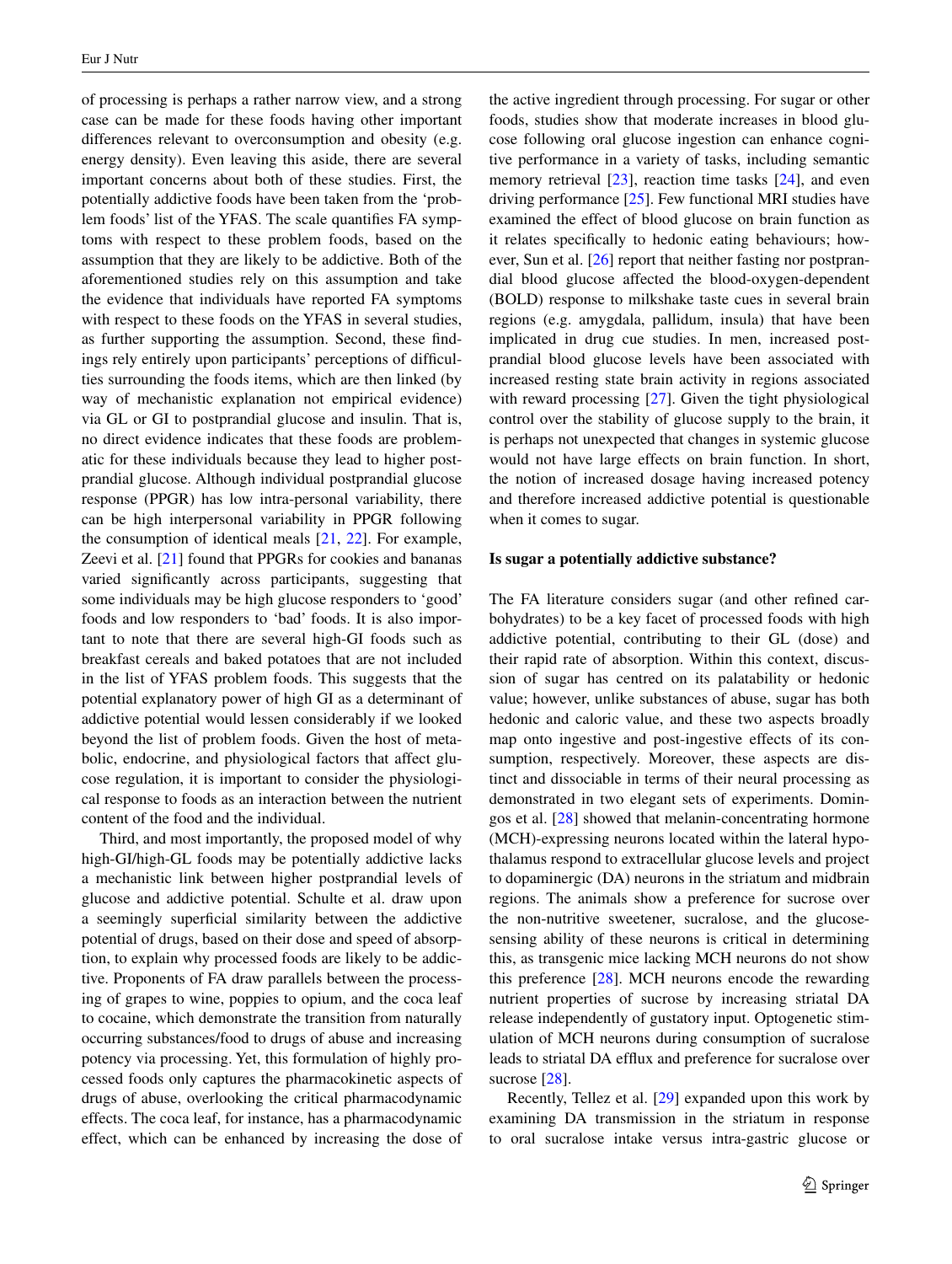sucralose administration. Using microdialysis, the authors reported changes in DA release in the ventral and dorsal striatum, where regional DA release selectively encoded the pleasurable and nutritional value of the sweet foods. Sucralose consumption was linked to enhanced DA efflux in the ventral striatum (VS), which was no longer observed following devaluation of the sweetener with a bitter additive. Conversely, intra-gastric infusion of glucose, but not sucralose, elicited DA release in the dorsal striatum (DS). Thus, the VS and DS appear to encapsulate functionally distinct responses to palatable and nutritive signalling, and the authors went on to delineate the role of D1 and D2 striatal DA neurons in palatability and nutrient preferences. Dopaminergic signalling excites D1 DA neurons while inhibiting their D2 DA counterparts, and this interaction modulates the control of goal-directed actions, including overeating [[17\]](#page-11-16). Optogenetic stimulation of D1 DA neurons within the DS and substantia nigra terminals increases consumption of a bitter sucrose solution, which supports the dorsal basal ganglia pathway as a circuit that is selectively responsive to the nutrient properties of sugar reward [\[29](#page-12-5)]. It should be noted, however, that the role of MCH, D1 DA, and D2 DA neurons has yet to be explored in animal models of sugar addiction, so whether the aforementioned neural circuits reflect processes underlying addictive-like sugar consumption remains unknown.

This experimental work allows us to consider that addictive-like properties of sugar may occur via three neural mechanisms: one related to palatability and the reinforcing effects of sweet taste, another related to caloric value and post-ingestive effects, and a third arising from a combination of the two effects. Put simply, the critical 'addictive' quality of sugar may be restricted to its sweetness, nutritional value, or some combination of the two. Of course, only the third possibility would support sugar as addictive, particularly within Schulte et al.'s model where highly processed foods with added sugar would be very sweet, energy dense, and rapidly absorbed and therefore potentially have a characteristic profile of ingestive and post-ingestive effects. Nonetheless, as humans often consume sugar in combination with other nutrients, differences between highly processed foods with high and low addictive potential would need to be characterised. Indeed, Zeevi et al. [[21\]](#page-11-20) demonstrated that the same foods can have very different post-ingestive profiles in different individuals. This may be a critical factor and one aspect of individual vulnerability to a potentially addictive food. These are theoretical considerations as thus far little work in humans has examined them directly. The animal literature does, however, offer some experimental evidence of parallels between sugar and drugs. We consider this in the next section, beginning with a brief overview of the neurobiological characteristics of drug addiction.

### **Animal models of drug addiction**

Prevailing models of drug addiction emphasise changes in reward-based learning and memory processes as core mechanisms involved in the transition from voluntary drug use to chronic abuse. Initially, goal-directed drug use releases DA within the mesolimbic system which reinforces 'drug-taking' behaviour by increasing the salience of, and subsequent motivation towards, drug-related cues [\[30](#page-12-6)]. Drug taking increases DA in the nucleus accumbens (NAcc) shell, yet this response becomes blunted over time in a manner that differs from habituation [\[31](#page-12-7)]. Instead, drug-related cues produce an anticipatory DA release in the DS, resulting in strong drug cravings [\[32](#page-12-8)]. This has been framed as an increased anticipatory reward with an attenuated consummatory reward. Activation in the dorsal striatum and basolateral amygdala drives 'drug-seeking' behaviour, and as this behaviour becomes increasingly elicited by drug-related cues, it is ultimately consolidated as a stimulus–response (S–R) habit [[33\]](#page-12-9). This transition from goal-directed to habitual drug taking has been studied extensively (see [\[3](#page-11-2), [34](#page-12-10)]) in rodent models of addiction to cocaine, heroin, and alcohol and strongly resembles compulsive drug use in humans. These compulsive behaviours arise from functional impairment in the prefrontal cortex (increased drug salience, compulsivity), as well as the dorsolateral and inferior cortices (compromised executive control) [\[35](#page-12-11)].

The onset of drug addiction has been associated with decreased availability of DA D2 receptors in both humans and non-human primates [\[36,](#page-12-12) [37](#page-12-13)]. These findings relate low DA receptor availability to increased trait vulnerability to drug abuse; however, it has been argued that chronic drug use reduces the number of DA D2 receptors, thus resulting in a 'hypodopaminergic' system [[38](#page-12-14)]. While it is likely that aberrant DA D2 receptor numbers reflect both cause (trait vulnerability to) and consequence of prolonged drug use, reduced DA D2 receptor availability has been closely tied to withdrawal symptoms and the development of drug tolerance, in which drug consumption no longer elicits a positive effect but rather mitigates a negative state [[39](#page-12-15), [40](#page-12-16)]. Together with afferent input from the amygdala, these neuronal changes in the striatum (i.e. reduced DA D2 receptors) perpetuate drug use to avoid dysphoria and withdrawal, comprising what Koob and Le Moal [[41](#page-12-17)] have termed the 'dark side' of addiction.

Accordingly, in sugar addiction, one could expect to see a similar behavioural and neurobiological syndrome. Voluntary consumption of sugar under goal-directed control would increase DA release in the mesolimbic system, enhancing the salience of and motivation for sugar. Over time, sugar seeking and consumption would become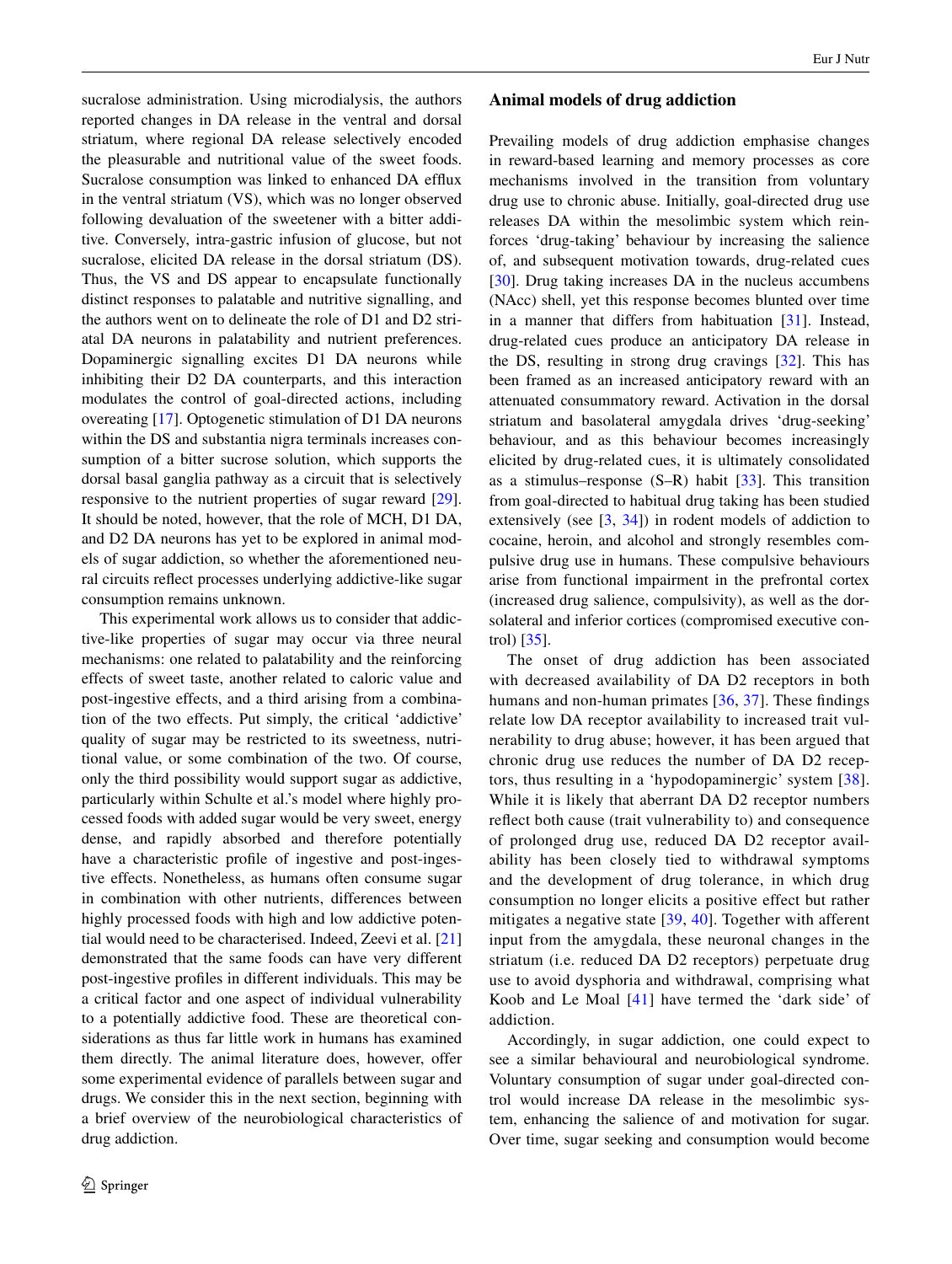habitual and compulsive with an accompanying shift from ventral to dorsal striatal control, as well as changes in prefrontal cortical control of these behaviours. These neural adaptations would serve to perpetuate sugar seeking that may also be driven by the need to avoid withdrawal symptoms. In line with research of chronic drug use, DA D2 receptor levels may represent a vulnerability marker and also result as a consequence of excessive sugar intake over time, regardless of BMI status or obesity.

### **Comparison of drug addiction and sugar addiction**

Critical to these studies are the experimental designs used to model addiction-like behaviours in rodents. We believe that a working knowledge of these paradigms and their limitations is necessary to critically examine the literature on animal models of drug and sugar addiction. Thus, this section will provide an overview of common paradigms, and we will compare different aspects of drug and sugar addiction within this context. Comparisons have been drawn between sugar and a variety of illicit drugs, but for the purpose of this perspective article, we have chosen to focus on the neurobiological effects of cocaine, a stimulant that 'hijacks' the dopaminergic system, and heroin, an opiate that acts upon both dopaminergic and endogenous opioid systems. It is important to point out at the outset that sugar addiction literature is not as extensive as that of drug addiction literature, and therefore, not all aspects of addiction have been examined with respect to sugar.

#### **General overview of experimental models**

### *Drugs*

Rodent models of addiction traditionally frame the drug of choice as a positive reinforcer, which becomes associated with a pleasurable outcome. A drug is thought to function as a positive reinforcer if the animal's response to the agent exceeds the response to a control, e.g. saline solution. Typically, animals are trained to self-administer the drug for a short daily session of 1 to 3 h [[42\]](#page-12-18) for 10 to 30 days [[43\]](#page-12-19). For example, rodents may be trained to self-administer intravenous (IV) cocaine via a lever press or nose poke using a low ratio requirement where each lever press prompts drug delivery (a fixed ratio 1 (FR1) delivery). Drugs can be administered orally or intravenously, though it is often preferred to use the route most analogous to drug use in humans while taking into consideration taste effects. Thus, implanted catheters are usually used for IV infusion of cocaine and heroin, but some studies allow access to an oral cocaine–sucrose solution [[44,](#page-12-20) [45](#page-12-21)]. It should be noted that, because many protocols train rodents to self-administer drugs of abuse prior to testing, this approach is insufficient to quantify vulnerability to drug addiction. As such, the use of drug-naïve animals has become increasingly commonplace.

To model the transition to compulsive 'drug seeking', the rodents are moved to progressive ratio (PR) tasks, in which they must systematically work harder (i.e. increase the number of lever presses for a single infusion). Motivation is further measured by 'breakpoints', or the ratio at which the animal is no longer willing to work for the reward, and it can be augmented by periods of drug abstinence. To examine the degree to which the animal will work for the drug despite negative consequences—a key feature of drug dependence—the conditioned stimuli (e.g. lever press) or outcomes are paired with aversive outcomes, such as an electric footshock or nauseating chemical additive. Following extensive drug self-administration, rodents display withdrawal symptoms in response to forced abstinence, as well as dopamine (e.g. sulpiride) and opioid (e.g. naloxone) antagonists. However, drug seeking can be extinguished throughout periods of forced deprivation by replacing the cocaine or heroin infusion with saline (for a complete review, see [[46\]](#page-12-22)).

In human addiction, habitual drug-seeking and drugtaking behaviour, even following sustained abstinence, is often elicited by environmental cues, acute stress, or drug exposure. Second-order reinforcement schedules represent one method by which cue-elicited reinstatement of drug seeking can be studied in animals [[47\]](#page-12-23). The drug infusion is paired with an additional conditioned stimulus (e.g. illuminated light, tone) following which exposure to the conditioned stimulus has been shown to reinstate cocaine-seeking behaviour [[48\]](#page-12-24) and morphine administration [[49\]](#page-12-25) following abstinence. More recently, the conditioned place preference (CPP) paradigm has become a widely used design, in which rodents associate distinct environments with drug and saline infusions. Following abstinence, reexposure to these environments, along with drug priming, leads to the reinstatement of habitual cocaine and heroin-seeking behaviour [\[50](#page-12-26)], thus modelling the circumstances under which humans often experience drug relapse.

### *Sugar*

Although sugar (e.g. sucrose, saccharin, glucose) reinforcement has been widely used as a natural reward control within drug addiction studies, Avena et al. [\[16](#page-11-15)] have demonstrated that, under certain conditions, rats can develop addiction-like behaviours with respect to sugar. After over a decade of sugar addiction research, Hoebel et al. [\[51](#page-12-27)] claim to, '[…] still use the same basic technique to obtain clear signs of food dependency by imposing a feeding schedule that repeatedly induces sugar bingeing after a period of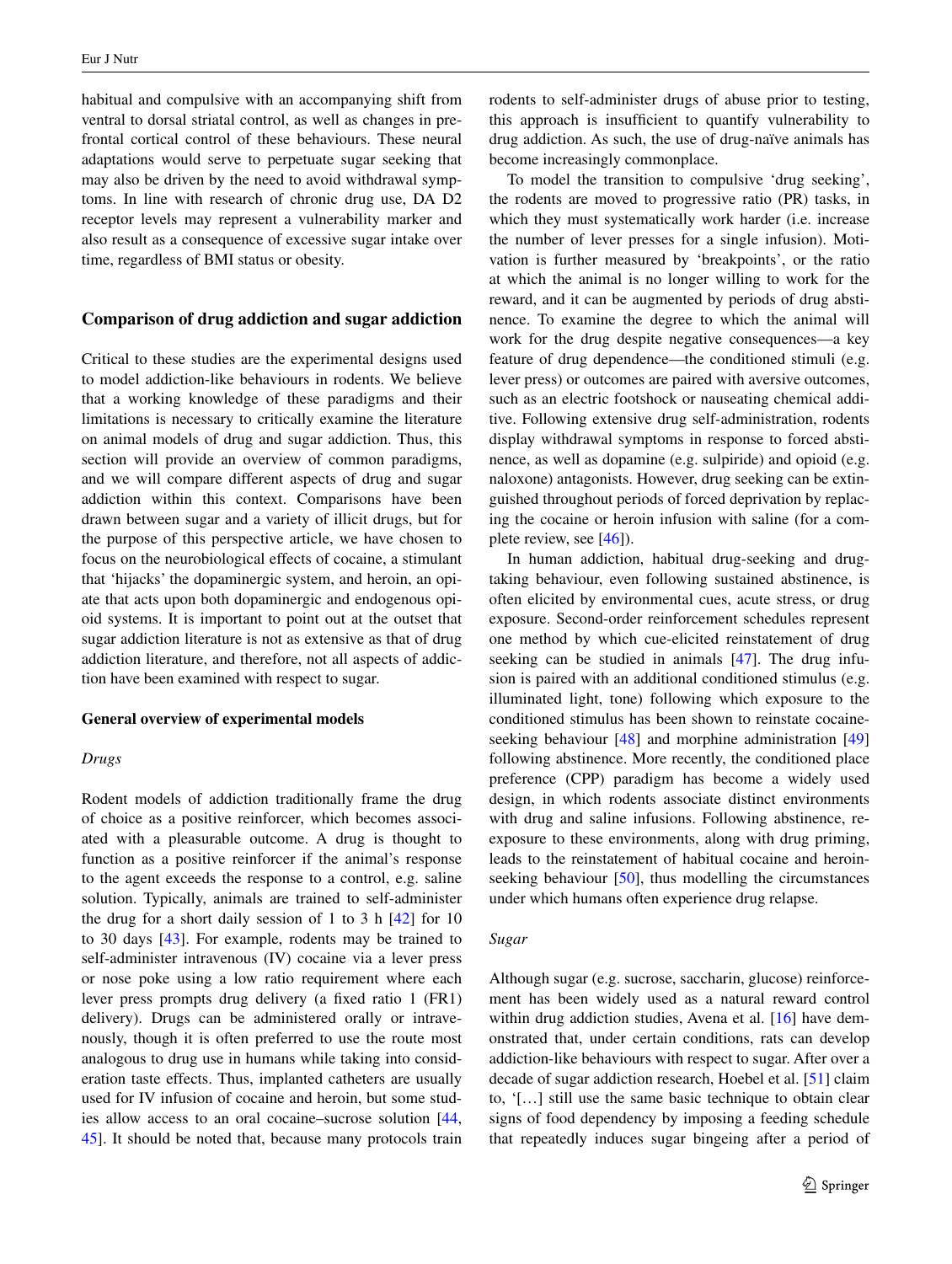fasting'. In brief, this technique deprives rodents of food for 12 h (or in some instances, 16 h  $[52]$  $[52]$ ) and permits free access to food for the subsequent 12 h, during which the rats may consume either chow or a sugar solution. Sugar is offered as either a 25 % glucose solution or a 10 % sucrose solution; the latter simulates a soft drink. For intermittent sugar access, the 12-h period of food availability begins 4 h into the dark cycle so as to increase rodents' appetite and therefore the likelihood of consuming a novel food [\[51](#page-12-27)]. An important difference between the animals included in these experiments is that unlike the drug models, which increasingly use drug-naïve animals, these animals have usually had previous access to sucrose and are selected for sucrose preference (e.g. [[53\]](#page-12-29)). This raises the possibility of these animals having a vulnerability to developing this addiction-like syndrome. Rodents kept on this schedule for 3 to 4 weeks begin to develop signs of addiction, which we review below (see [[54\]](#page-12-30) for additional review). It is important to emphasise these addiction-like behaviours are only seen with sugar with intermittent access regimes and not with ad libitum access.

# **Bingeing**

#### *Drugs*

Following initial self-administration training, increased access (e.g. 6 h/day) to cocaine and heroin has been associated with enhanced, binge-like consumption [\[55](#page-12-31)[–57](#page-12-32)]. Rodents with extended access to a low-dose cocaine infusion develop a binge-like pattern of consumption that increases rapidly at the outset, plateaus, and becomes highly variable after 24 h, where increased time between binges may serve to counteract the drug's toxic effects [\[58](#page-12-33)]. Interestingly, binge-like self-administration of heroin may be moderated by satiety as food-restricted rodents self-administer the most heroin at the start of the session, but fed rodents self-administer heroin at a low, stable level throughout the session [\[57](#page-12-32)]. The reinforcing effects of both cocaine and heroin are dose dependent, and moderate doses have been shown to elicit reinforcing effects without leading to drug dependence [\[59](#page-12-34)].

Acute IV administration of cocaine preferentially increases extracellular DA in the NAcc shell when compared to the NAcc core [\[60](#page-12-35)], and this is associated with the acute reinforcing effects of cocaine. Heroin, too, increases DA release in both the ventral tegmental area (VTA) and the NAcc shell; however, this begins with the activation of mu-opioid receptors (MOR), which triggers a neurochemical cascade that leads to increased mesolimbic DA release [\[61](#page-12-36), [62\]](#page-13-0). Mesolimbic DA release elicits hyperactivity and euphoric effects following cocaine and heroin infusion, respectively. These effects can be inhibited (as evidenced by reduced self-administration) by lesions to the ventral pallidum, as well as D1 receptor blockade in the central nucleus of the amygdala, in cocaine-conditioned animals [\[63](#page-13-1), [64](#page-13-2)]. As heroin has high affinity for MOR and delta opioid receptors (DOR), administration of selective MOR and DA agonists has been shown to result in heroin reinforcement that is extinguished following chemical lesioning of DA neurons or microinjections of opioid receptor antagonists within the VTA [\[65](#page-13-3)].

### *Sugar*

Binge-like sugar consumption has been observed in rodents under both 24-h and intermittent reinforcement schedules, where animals self-administer sugar on an FR1 protocol. Colantuoni et al. [\[66](#page-13-4)] reported that food-deprived rats increased sugar intake within the first hour of access to food, and similar bingeing patterns occur when rats receive 12-h access to both sugar and chow [\[51](#page-12-27)]. With the same intermittent reinforcement schedule, sham-fed rodents consume more sucrose than real-feeding controls [\[67](#page-13-5)], although differences are non-significant with repeated consumption. Interestingly, rodents with ad libitum access to sugar solution consume the food throughout the light phase (or inactive cycle), and total sugar intake does not differ between rodents with 12- versus 24-h access [\[16](#page-11-15)]. Moreover, rats fed daily intermittent sugar and chow offset sugar consumption by decreasing chow consumption, thus regulating caloric intake and preventing weight gain [[68,](#page-13-6) [69](#page-13-7)]. Because rodents with ad libitum sugar access offset caloric intake and meal size throughout the testing period, Avena et al. [[16\]](#page-11-15) concluded that such experimental conditions cannot elicit sugar dependence. As such, it appears that the intermittent access is critical to the development of binging, as animals provided ad libitum access to sucrose fail to develop addictive behaviours. With respect to obesity, it is worth emphasising that rats on both intermittent and ad libitum access schedules offset chow intake to compensate for their sucrose intake and to maintain weight stability.

These behavioural data highlight noteworthy differences between sugar and drug bingeing. An immediately apparent distinction arises from temporal discrepancies related to forced deprivation of sugar versus drugs of abuse. Despite limited evidence of food restriction increasing vulnerability to chronic cocaine use [[70\]](#page-13-8), rodents increase *both* cocaine and heroin intake under normal feeding conditions, or those which maintain rodents at 85 % body weight (e.g. [\[71](#page-13-9)]). Under such conditions, it is possible to delineate the reinforcing effects of drugs of abuse versus non-drug rewards; however, these processes become conflated when sugar is only presented following food restriction. As similar findings are seen in sham-fed rats, it suggests that sugar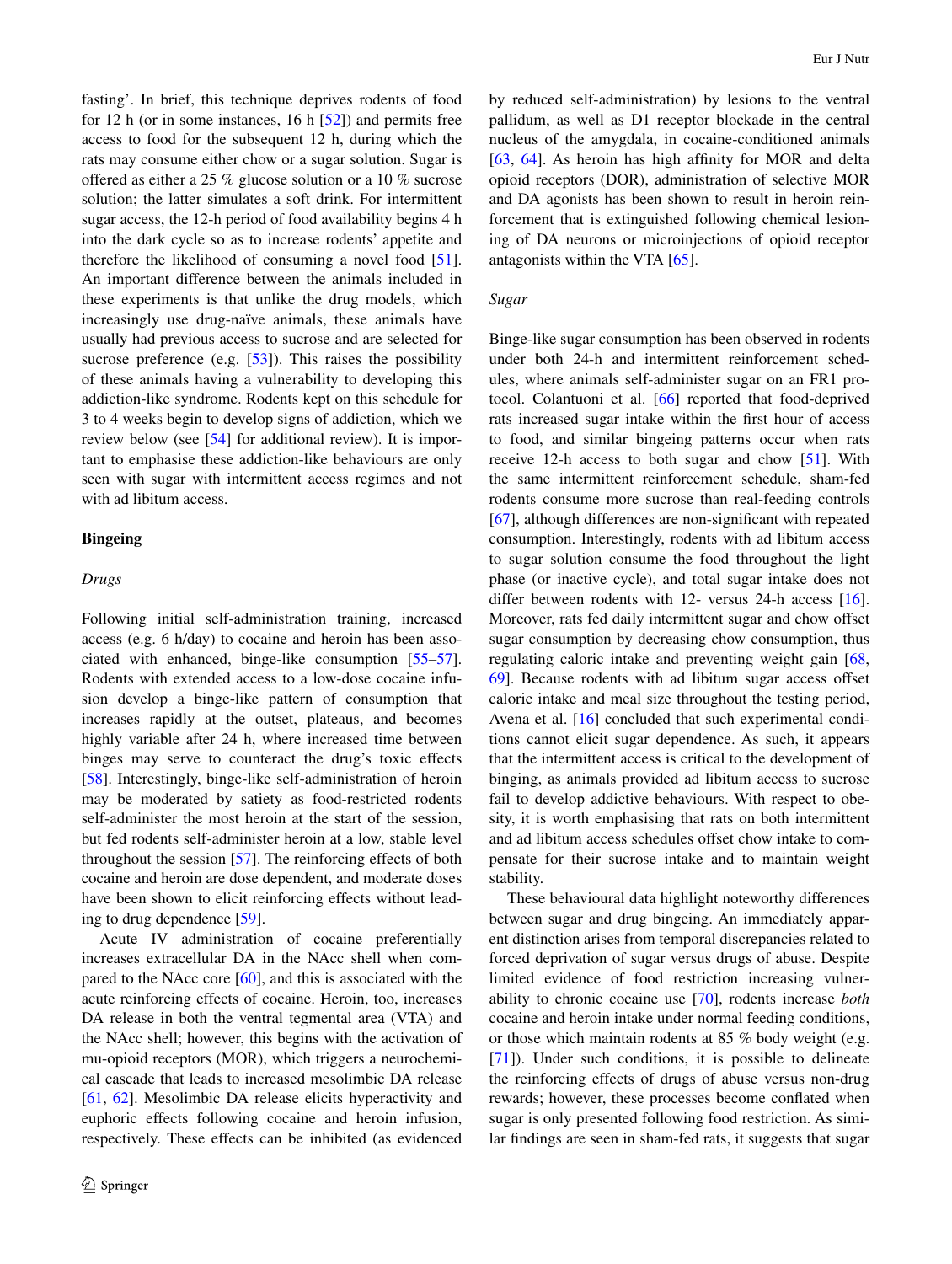bingeing results from the reinforcing effects of a preferred flavour, rather than post-ingestive effects of sucrose [\[54](#page-12-30)]. Under ad libitum conditions, rats dramatically increase cocaine intake initially, and, although bingeing becomes variable, rats continue to binge throughout the 72-h period [\[58](#page-12-33)]. Minimal restriction of cocaine self-administration has led to bingeing patterns that converge with an inherent circadian rhythm, as rodents repeatedly refused to self-administer cocaine during the light phase [[72\]](#page-13-10). Yet, binge-like consumption of sugar appears to follow a distinct consummatory pattern with binges occurring early in the food available period, which likely arises from both homoeostatic regulation of feeding behaviour and the presence of palatable food.

The neurobiology of sucrose reinforcement has largely focused on dopaminergic effects in the NAcc shell and core. Intermittent sucrose consumption persistently increases extracellular DA in the NAcc shell and core in response to sugar in both sham  $[67]$  $[67]$  and normal feeding  $[16, 52]$  $[16, 52]$  $[16, 52]$  $[16, 52]$  schedules. This effect does not appear in either control or ad libitum sugar access animals, and as with most foods, the DA response to sugar quickly habituates [\[73](#page-13-11), [74](#page-13-12)]. Thus, a druglike DA response to sugar is only observed in the intermittent binging paradigm, suggesting a critical role of the paradigm. Corwin has raised the possibility that this paradigm promotes a form of eating under uncertainty because food availability is unpredictable [[75,](#page-13-13) [76\]](#page-13-14).

Infusion of a selective mu-opioid agonist into the NAcc has led to increased consumption of sweet foods (e.g. chocolate) with identical nutrient profiles, suggesting that increased mu-opioid receptor binding underpins flavour rather than sucrose preference [\[77](#page-13-15)]. Additionally, MOR agonism in the NAcc has enhanced saccharin intake [\[78\]](#page-13-16). Infusion of naltrexone (an opioid antagonist with high MOR affinity) directly into the NAcc decreased consumption of the preferred flavour, yet systemic injection decreased consumption of both foods equally. These findings, along with those of Tellez et al., demonstrate distinct neural mechanisms for sweetness and caloric content, and support the role of rewarding effects of sweet taste in this intermittent access paradigm. Benton [\[54\]](#page-12-30) and Dileone et al. [[79](#page-13-17)] have previously argued the post-ingestive properties of glucose appear to have little effect on initial consolidation of its rewarding properties. Moreover, neurobiological changes in the striatum have yet to be reported in the absence of the intermittent sugar binging (i.e. with ad libitum access to sugar)  $[66]$ . In summary, the dopaminergic changes that resemble addiction only occur with sugar consumption under the intermittent access regime, and without these conditions, the dopaminergic response to sugar resembles that to other natural rewards. Conversely, cocaine and opiate drugs cause neurobiological changes within the NAcc and VS that lead to and perpetuate addiction, including changes in D2 DA receptor levels [[3\]](#page-11-2) and MOR density and expression [[80\]](#page-13-18) following chronic cocaine and opiate administration, respectively.

# **Motivation and substance seeking**

# *Drugs*

Following initial self-administration training, rodents show increased motivation for cocaine self-administration as evidenced by high breakpoints within PR schedules. Breakpoints may be manipulated by several experimental parameters, including the unit injection dose and restricted access to cocaine. For example, rats that were allowed access to cocaine 4 times/h in a 24-h period during initial self-administration showed higher breakpoints after 7 days of abstinence when compared to rats that were initially allowed 72-h access [\[81](#page-13-19)]. Roberts et al. [\[55](#page-12-31)] assert that a progressive increase in daily breakpoints is not only dose dependent, but also moderated by the speed of the injection. For example, in rodents with a history of cocaine use, animals that received 3.0 mg/kg doses had significantly higher breakpoints than those that received 1.5 mg/kg doses [\[82](#page-13-20)]. Over several days of testing, speed of initial cocaine infusion significantly altered breakpoints, with higher breakpoints observed in rodents receiving cocaine infusions over 5 s versus those receiving slower infusions (e.g. 25 or 50 s) [\[83](#page-13-21)].

Unlike cocaine seeking, the emergence of heroin-seeking behaviour is closely tied to the onset of acute withdrawal symptoms, which result in increased consumption by way of negative reinforcement (i.e. avoidance of a dysphoric state). Acute opiate exposure increases pain sensitivity, which worsens with chronic use, and sensitisation of nociceptive systems may be related to the development of drug dependence via negative reinforcement [[57,](#page-12-32) [84](#page-13-22)]. Both forced deprivation and opioid antagonists produce a withdrawal syndrome characterised by teeth chattering, paw tremors, and erratic activity [\[80](#page-13-18)].

Cocaine abstinence increases motivation in rodents initially trained on PR but not FR schedules, suggesting that the establishment of cocaine as a positive reinforcer power-fully enhances drug seeking after abstinence [\[85](#page-13-23)]. Moreover, Vanderschuren and Everitt [[71\]](#page-13-9) demonstrated that presentation of an aversive footshock does not suppress cocaine seeking in rodents with a prolonged cocaine selfadministration history. Importantly, the authors assessed drug-seeking behaviour within a heterogeneous seeking– taking chain schedule, in which seeking and taking cocaine are distinct acts with separate levers. Additionally, pairing both cocaine–sucrose and lemon–sucrose solutions with an aversive lithium chloride injection has been shown to only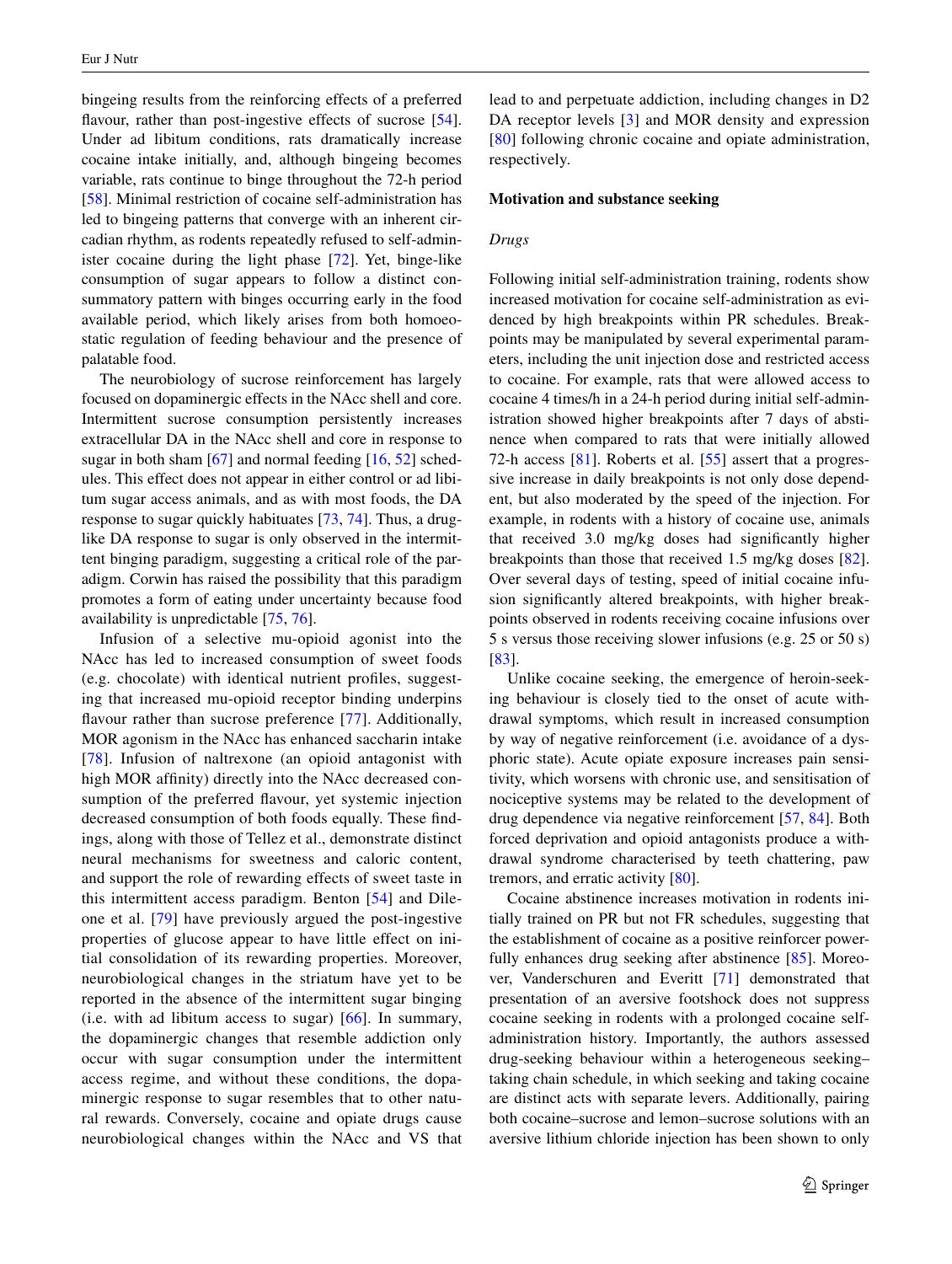devalue the lemon–sucrose solution as rodents maintained the same level of drug seeking for the cocaine solution [\[45](#page-12-21)].

Changes in the limbic, cortical, and ventral striatal circuitry mediate the development of drug-seeking behaviour [[34\]](#page-12-10). Lesioning of either dopaminergic circuitry in the basolateral amygdala or glutamatergic circuitry in the NAcc core alters cocaine seeking [[86\]](#page-13-24). In contrast, lesioning of medial PFC subregions enhances cocaine seeking [\[87](#page-13-25)], likely by way of diminished executive control, as this region projects to the posterior dorsomedial striatum (pDMS) and reciprocally to the basolateral amygdala [\[34](#page-12-10)]. The DA D2 system appears central to the development of enhanced motivation for morphine. Mice lacking D2 DA receptors equally pursue morphine and saline infusions on FR or PR schedules [\[88](#page-13-26)]; however, rodents with increased proenkephalin gene expression in the NAcc and DS demonstrate significantly higher breakpoints for morphine infusion than wild-type animals [[89\]](#page-13-27). Thus, converging neurobiological evidence identifies both dopaminergic and opioid systems in the maintenance of opiate seeking. Over time, these neurobiological changes lead to the loss of control over drug seeking and intake, resulting in the hallmark feature of addiction—habitual drug seeking.

#### *Sugar*

Enhanced motivation and sugar seeking are often achieved by forced deprivation, which has increased the number of lever presses for self-administration of sucrose solution [\[16](#page-11-15)]. However, these findings do not directly represent rodents' motivation for a sugar reward but rather the number of unsuccessful lever presses executed under an FR1 schedule (i.e. the lever presses in between sugar receipt). Receipt of sugar reward was not dependent upon the number of additional presses between reinforcement. A more recent study has incorporated differential reinforcement schedules, which systematically increase the time intervals between sucrose reinforcements to quantify impulsive responding for sucrose solutions [\[90](#page-13-28)]; however, the findings failed to demonstrate increased lever pressing across sucrose-reinforced sessions as compared to control (i.e. water) sessions. As such, motivation for sucrose appears to be less robust than that for either cocaine or heroin, though expectedly infusion of a selective mu-opioid agonist significantly increases break points for sugar pellets in a progressive ratio schedule [[91\]](#page-13-29).

Some research has quantified motivation for sucrose by direct comparison with other drug-seeking behaviours. In one study, some rodents preferred self-administration of saccharin over cocaine and paid a greater 'price' for saccharin than for cocaine by adhering to FR2, FR4, and FR8 reinforcement schedules [\[53](#page-12-29)]. Although this resembles early PR schedules in which rodents linearly increased lever presses for subsequent infusions, standard PR schedules for drug reinforcement now require rats to increase lever presses exponentially from one infusion to the next [\[55](#page-12-31)]. Thus, direct comparison of these findings to those from PR schedules of cocaine and heroin reinforcement overestimates the degree to which saccharin increases motivation. Rodents bred for high-saccharin selectivity increased cocaine consumption following reinstatement of drug-seeking behaviour, yet the effect(s) of sweet preference on vulnerability to drug addiction remain poorly understood [[92\]](#page-13-30). For example, preference for Oreo cookies has predicted greater break points on a PR schedule for IV cocaine infusion, yet rodents that preferred rice cakes demonstrated equivalent self-administration, tolerance, and reinstatement of cocaine-seeking behaviour [[93\]](#page-13-31).

### **Habitual use and withdrawal**

### *Drugs*

Rodents with extended cocaine self-administration training preferentially return to environments in which cocaine was administered, even following periods of abstinence (see [[94,](#page-13-32) [95](#page-13-33)]). Exposure to the conditioned stimulus (i.e. a light previously paired with lever pressing) has been shown to reinstate cocaine-seeking behaviour [[48\]](#page-12-24) and morphine administration [[49\]](#page-12-25) following abstinence. A combination of drug priming, or drug injections following abstinence, and the CPP paradigm restores habitual cocaine and heroin [\[50](#page-12-26)]-seeking behaviour, thus modelling the circumstances under which humans often experience drug relapse.

Whereas the acute reinforcing effects of cocaine are associated with increased extracellular DA in the VS and NAcc shell, cocaine seeking has been related to enhanced DA in the DS independent of the NAcc [[96\]](#page-14-0). Blockade of DA receptors in the anterior dorsolateral striatum, but not the pDMS or NAcc, decreases drug seeking [\[97](#page-14-1)]. Jedynak et al. [\[98](#page-14-2)] further demonstrated that prolonged stimulant use alters synaptic connectivity in DS neurons by increasing dendritic spine density in the dorsolateral subregion and decreasing spine density in the dorsomedial subregion. The authors assert that such restructuring of synaptic connectivity in the DS underlies the emergence of S–R habits following chronic stimulant use as the dorsolateral striatum gains control of these behaviours. As discussed above, in the case of heroin, the opponent processes model describes the persistence of drug use as negatively reinforced by the dysphoria of withdrawal symptoms [\[99](#page-14-3)].

# *Sugar*

Although compulsive sugar-seeking behaviour following extended consumption has yet to be studied explicitly,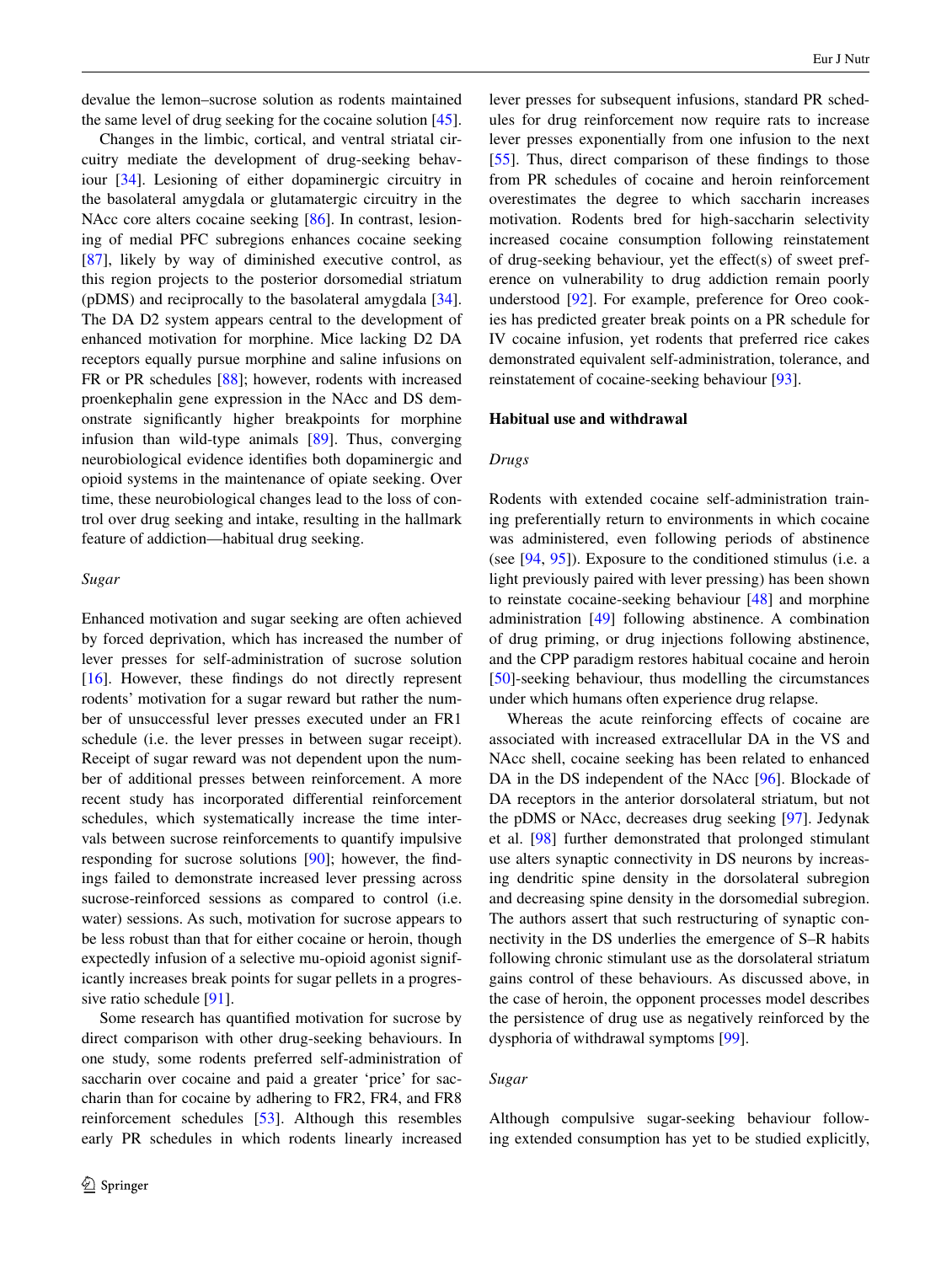converging evidence suggests that animals develop CPP in response to food rewards. After abstaining from sugar, food-deprived rodents prefer the environments in which 12 and 20 % sucrose solutions were consumed [[100,](#page-14-4) [101](#page-14-5)], and similar findings were reported with high-sucrose food rewards [\[102](#page-14-6)]. Administration of naltrexone dose-dependently disrupts CPP for sucrose, yet the opioid antagonist does not affect the development of CPP [[103\]](#page-14-7). The competitive opioid antagonist naloxone precipitates withdrawal symptoms in sugar-bingeing rats, which resemble those of opiate withdrawal (e.g. anxiety, teeth chattering, forepaw tremor, head shakes) and share a similar neural profile with decreased DA and increased acetylcholine in NAcc [\[66](#page-13-4)]. Furthermore, Avena et al. [\[104](#page-14-8)] report increased anxiety in fasted rodents (36 h) that were previously maintained on an extended intermittent reinforcement schedule with 10 % sucrose solution. A similar withdrawal syndrome has been observed following 8 days of an intermittent access to saccharin [[51\]](#page-12-27). It has also been demonstrated that rats on the intermittent access schedule show reduced D2 DA receptor binding in the DS [[66\]](#page-13-4).

### **A shared neurobiology?**

An oft-repeated observation asserts that food and drug con-sumption share a common neurobiology [[105\]](#page-14-9). This is true in so far as drugs are understood to 'hijack' a neural system that primarily processes natural rewards like foods; however, important differences remain. First is the matter of the anatomical localisation of the neural circuits involved in these consummatory behaviours. Carelli et al. [[106\]](#page-14-10) have demonstrated that different populations of neurons in the NAcc respond to cocaine and natural rewards. Second, the dopaminergic response to sugar (and other foods) rapidly habituates, and it is attenuated by predictive cues such as smells; however, the DA response to cocaine does not habituate and is enhanced by predictive cues [[31\]](#page-12-7). Third, when cue pairing to the delivery of either sugar or cocaine is established, the cue results in a dopaminergic surge. Importantly, in the case of sucrose, the DA level rapidly returns to baseline and does not rise again with lever pressing or consumption of sucrose [\[107](#page-14-11)] whereas in cocaine, the surge does not return to baseline but further increases after lever pressing and cocaine delivery [\[108](#page-14-12)]. Fourth, Pavlovian stimuli conditioned to food release DA in the NAcc core, whereas those conditioned to drugs of abuse release DA in the shell [[54,](#page-12-30) [109\]](#page-14-13).

### **Summary of the animal neuroscience**

Clearly, addiction-like behaviours can be elicited by sucrose, but there are two important caveats to bear in mind. First, as evidenced by the studies using sucrose in sham-fed animals, and those that used real feeding with saccharin, it seems that these behaviours occur in response to the palatability of sweet tastants, not the caloric content. Both of these findings raise another important question: Are there any pharmacodynamic effects of sucrose that are important to the development of this addiction syndrome, in the way that pharmacodynamic effects of drugs are critical to the development of the neuroadaptive changes in addiction? Second, these behaviours are only engendered in a specific intermittent access regime, which seems critical to their development, as these behaviours are not seen in animals given ad libitum access to sugar. Moreover, within this regime, test animals have been pre-selected for sucrose preference. This practice has become largely obsolete in animal models of drug addiction where drug-naïve animals are preferable. By excluding sucrose-naïve animals, the prevalence of addictive-like sucrose consumption remains unknown as opposed to cocaine or heroin addiction, where it has been estimated that between 5 and 24 % of individuals who use drugs go on to develop drug addiction [\[110](#page-14-14)– [112](#page-14-15)]. Clearly, the combination of sweet taste and intermittent access can trigger a state that strongly resembles addiction in several aspects, including a cross-sensitisation effect to amphetamine and alcohol [\[68](#page-13-6), [113](#page-14-16)] that seems to be mediated by mu-opioid receptor binding.

However, even in the intermittent access model, there remain several key deficiencies in the case for a sugar addiction. To date, increased motivation for sucrose has been poorly modelled because few studies have implemented progressive ratio schedules to measure the rodents' willingness to work for sugar. Rodents with extended access to sugar remain susceptible to devaluation procedures, such as the addition of a nausea-inducing agent, whereas cocaine- or heroin-addicted animals continue to pursue the drug despite negative consequences. The extent of habitual responding to sugar remains understudied, and the effect of CPP on reinstatement of sucrose seeking has yet to be characterised. In contrast, the presentation of conditioned stimuli reliably reinstates drug-seeking behaviours in animals with historic cocaine or heroin use, and the reinstatement of habitual drug seeking in response to environmental cues represents a hallmark feature of addiction. Taken together, addictive-like consumption of sugar diverges from drug addiction on both neurobiological and behavioural levels, suggesting a need for great caution in drawing parallels between sugar and drug addiction.

### **Sugar addiction in humans**

There has been little empirical work examining sugar addiction in humans. Given this, we consider how sugar addiction, as a specific form of FA, might be conceptualised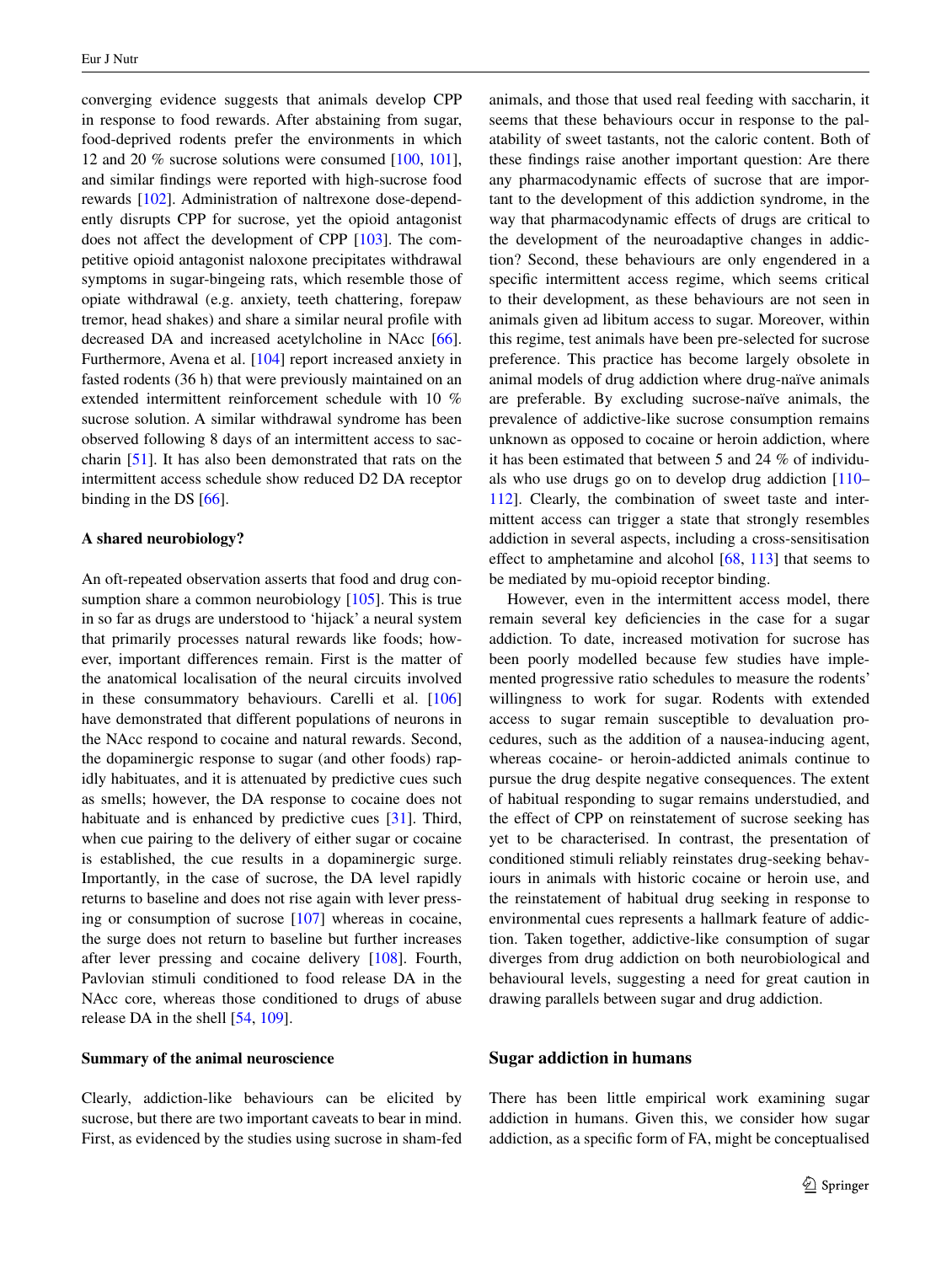in humans, and we summarise experimental challenges in evaluating it, beginning with a brief overview of FA.

# **The behavioural phenotype of food addiction: the YFAS and YFAS 2.0**

The current FA phenotype was first operationalised in the 25-item Yale Food Addiction Scale (YFAS; [\[13](#page-11-12)]). Both the FA model and the YFAS conceptualised FA in terms of a translation of DSM-IV substance dependence [[114\]](#page-14-17) to food. Criteria include persistent eating despite negative consequences, persistent desire for food, unsuccessful attempts to cut down and impairment of functioning because of overeating. The criteria are defined with respect to 'certain foods', and the YFAS provides 21 examples from 5 food categories: sweets (e.g. ice cream), starches (French fries), salty snacks (pretzels), fatty foods (pizzas), and sugary drinks. The YFAS can provide a 'diagnosis' of FA if at least three criteria are endorsed along with clinical impairment, or a 'symptom count' to indicate severity of symptomatology (scores range from 0 to 7). It has become a popular and widely used self-report measure of this construct to the extent that it is used to both define and measure FA, though its validity and utility have been questioned [\[10](#page-11-9), [11](#page-11-10)].

The YFAS has recently been updated [[14\]](#page-11-13) based on DSM-5 criteria for substance-related and addictive disorders in the YFAS 2.0. The key difference is that, in updating criteria according to DSM-5, which incorporates both abuse and dependence, the threshold for diagnosing FA has been reduced. As such, individuals experiencing clinically significant impairment may be diagnosed with mild (2–3 symptoms), moderate (4–5 symptoms), or severe (6 or more symptoms) FA. Preliminary validation of the YFAS 2.0 estimates that 15.8 % of individuals meet criteria for FA, and 11.9 % of the sample met the threshold for severe FA. As with the YFAS, overweight and obese individuals endorsed more FA symptoms than their lean counterparts, and the prevalence rate of severe FA was highest in the obese weight class [\[14](#page-11-13)]. Although the authors report improved internal consistency and convergent validity in the YFAS 2.0, previously expressed concerns (see [[11,](#page-11-10) [115](#page-14-18)]) regarding the inclusion of withdrawal symptoms and tolerance and how they might relate to foods remain. With respect to these, the main concern is not that their presence is critical in FA; rather, their inclusion in the scale is undermined by the fact that they are not adequately defined and may therefore mean different things to different respondents. Moreover, withdrawal is frequently endorsed by participants in several YFAS studies, and from the development study of the YFAS 2.0, there seems to be strong concordance between the withdrawal items in the YFAS and the YFAS 2.0 [[14\]](#page-11-13). It is important, therefore, that they are characterised clearly and rigorously. Given the lack of precise definition, it is difficult to determine conclusively that endorsement of this item reflects withdrawal symptoms to a particular nutrient or food. Indeed, if a withdrawal syndrome could be rigorously characterised, it would offer important clues as to the nature and mechanism of action of the addictive substance. However, here it is important to acknowledge the difficulty posed by the lack of a clearly defined addictive agent or food.

### **Does food addiction represent a distinct phenotype?**

FA has several shared features and high levels of co-mor-bidity with binge eating disorder (BED) [\[10](#page-11-9), [116](#page-14-19)], which raises the question: could it be that YFAS is indirectly measuring a syndrome already well described as opposed to defining a distinct syndrome? BED is characterised by the consumption of objectively large portions of food with loss of control over eating, which is often done in isolation and followed by feelings of guilt and disgust. It is associated with weight gain, but a significant proportion of people with BED are not obese. Patients with BED have been proposed to be the strongest candidates for FA [\[117](#page-14-20)], and some researchers have proposed that FA represents an atypical subtype of BED based on a growing body of the literature that has identified shared genetic vulnerabilities to drug abuse and binge eating. Others have suggested that individuals with BED exhibit poor impulse control and emotion regulation, as well as aberrant reward processing, which may increase FA liability [\[118](#page-14-21)]. Davis et al. [[119\]](#page-14-22) found that BED was associated with the A118 polymorphism of the mu-opioid receptor gene (*OPRM1*) and the Taq1A A1 polymorphism of the dopamine D2 receptor gene (*DRD2*), both risk factors for substance use disorder. This same group also identified a dopaminergic multilocus genetic profile that is uniquely associated with FA when controlling for binge eating behaviours [\[120](#page-14-23)]. These data suggest a similarity between FA and substance addictions, but require further exploration in well-powered studies with the appropriate diagnostic groups is necessary.

Long et al.  $[116]$  $[116]$  recently carried out the first systematic review of the YFAS literature. They examined 40 published articles to address important outstanding questions about FA, including its relationship with BMI and eating disorder pathology and whether FA represents a distinct phenotype of disordered eating. The authors found a high co-occurrence of FA with BED and bulimia nervosa. An estimated 47.2 to 56.8 % of people with BED meet criteria for a FA 'diagnosis' [\[116](#page-14-19)], and these prevalence rates seem excessive for a diagnostic subgroup. Binge eating frequency correlated with YFAS scores in both overweight and healthy weight groups, but the relationship with BMI was less clear-cut. Some studies report non-significant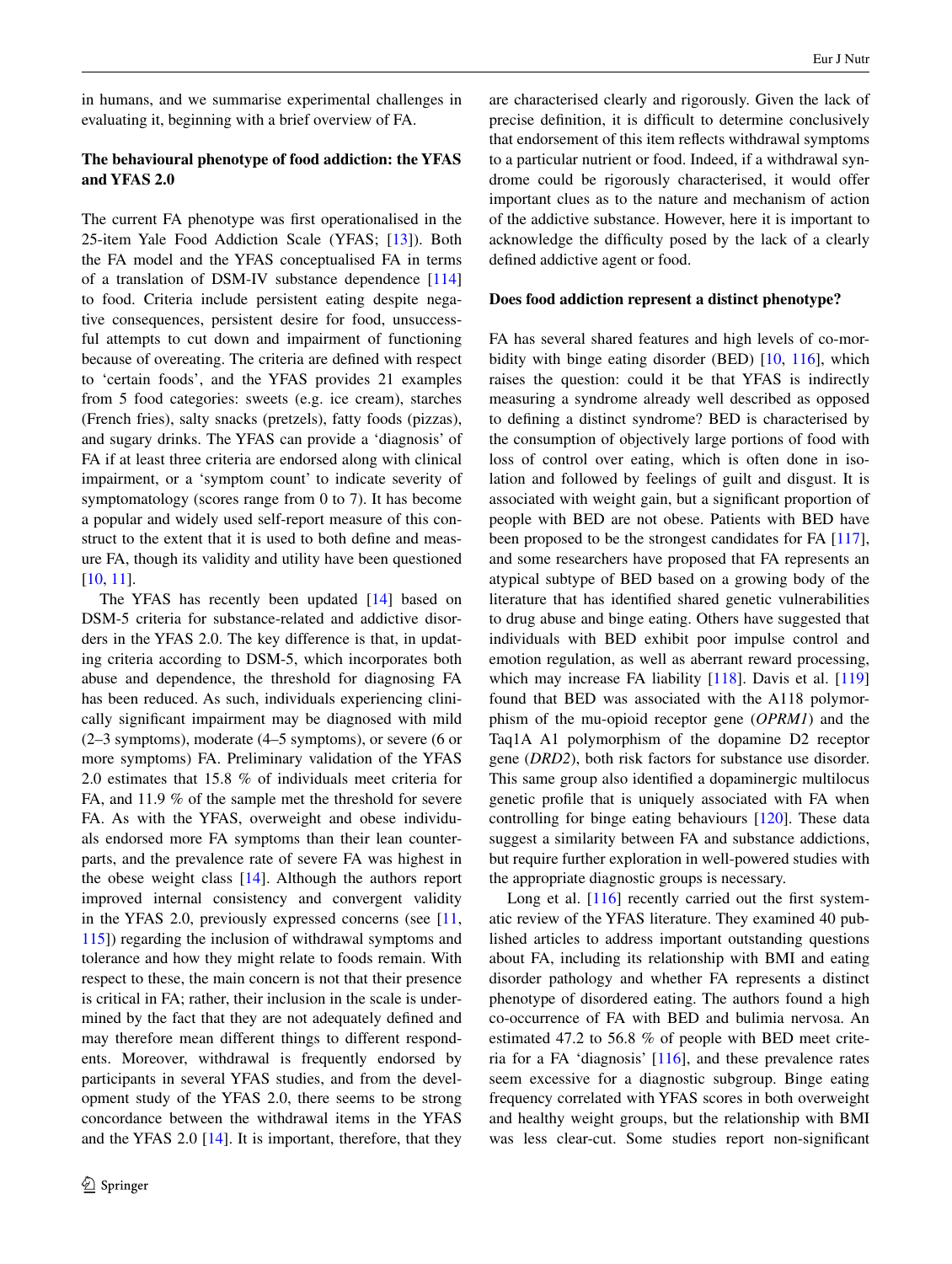differences in BMI across YFAS-diagnosed 'food addicts' and their healthy counterparts  $[121]$  $[121]$ , while others indicate no correlation between BMI and YFAS score [[122,](#page-14-25) [123](#page-14-26)]. While the prevalence rates of FA are consistently greater in overweight and obese groups (15.2 to 56.8 %), whether FA accounts for enough unique variance in obesity to be considered an explanatory mechanism for this condition remains unclear. Furthermore, the highest prevalence rates of FA have been reported in individuals with bulimia nervosa (83.6 %) [[124,](#page-14-27) [125](#page-14-28)]. This finding should be interpreted cautiously as the numbers of individuals with diagnosed bulimia nervosa in these studies is small. Nevertheless, as these individuals often maintain a healthy BMI, it remains plausible that FA prevalence could be dissociable from BMI, particularly amongst those who have distorted thoughts related to food consumption. In summary, the findings of Long et al. [\[116](#page-14-19)] provide evidence of significant heterogeneity in the behavioural correlates of FA and suggest poor discriminant validity of the YFAS.

### **Defining a sugar addiction in humans**

Defining sugar addiction in humans remains challenging. First, as we have discussed earlier, little evidence supports sugar as an addictive substance, and the animal neuroscience literature suggests sweetness or palatability to be critical elements of addictive-like eating. That is, sweet foods rather than sugar per se might be the 'substance' of interest. Even so, there remain important questions about how sweetness or sugar content relates to addictive potential and whether sugar is necessary. Second, current measurement of FA is insufficiently precise, and given a commonplace behaviour like consumption of sweet food, it will be critical to define a profile of consumption that separates normal from disordered intake. The YFAS attempts to do this by using severity criteria for individual items and a necessary overall impairment criterion for diagnosis [[13\]](#page-11-12). Although preliminary, examination of dietary profiles associated with problematic eating in young adults has shown that consumption of energy-dense, nutrient-poor foods (e.g. candy, take out meals) is positively correlated with FA score and BMI [[126\]](#page-14-29). Interestingly, dietary intake of carbohydrates or sugar was not significantly associated with FA diagnoses or scores, suggesting a limited role of sugar in putative addictive-like eating in humans. Third, whether FA represents a distinct phenotype remains unclear, and the high degree of diagnostic overlap with BED is a particular difficulty. Distinguishing individuals with BED who preferentially binge on sweet foods from those with a sugar (or sweet food) addiction will be a challenging yet critical step towards a more refined FA phenotype.

An alternative approach would be to consider whether aspects of sugar or sweet food consumption share a

similarity with addiction-like behaviours, such as cravings (for a review, see [[54\]](#page-12-30)). The general population often reports food cravings, particularly for palatable foods like chocolate. However, these cravings differ from drug cravings in terms of their intensity, their reported frequency and/or their duration. Food cravings are relatively shortlived and subside with fasting as opposed to drug cravings, which persist and do not lessen in intensity with abstinence [\[54](#page-12-30), [127\]](#page-14-30). Rogers and Smit [[127\]](#page-14-30) have proposed an alternative formulation: seeing food cravings in terms of ambivalent attitudes to particular foods. Thus, for some people, chocolate is a highly desirable food but one that should be eaten with restraint. Attempts to restrain intake make chocolate more salient and preoccupying, and this is experienced as a craving and hence, perhaps, likened to an addiction. In part, this alternative approach asks whether there is an addictive aspect to normal eating (of sweet foods), and this is highly debatable.

# **Conclusions**

In this perspective article, we have reviewed the current state of the evidence for sugar addiction. Most of the evidence is limited to the animal neuroscience literature, and it is far from convincing. Importantly, several key elements of drug addiction have not been evaluated in sugar addiction models, such as the transition to compulsive drug-taking and dose-dependent effects on addiction liability. There remains a paucity of human evidence in this area, and we did not consider the literature encompassing the behavioural and neural effects of sweet or palatable food consumption as this would be far too indirect to the question of sugar addiction. There is the problem of the dearth of data on pure sugar consumption as we rarely consume sugar in isolation, and the ecological validity of studies examining pure sugar consumption in humans would be limited.

In terms of future directions, we suggest two areas of potential interest. The first is to examine whether sweet foods with high GI/GL might cause a food addiction in humans. We have discussed the significant methodological and conceptual limitations of the human FA model and its measurement instruments, the YFAS and the YFAS 2.0, which will need to be considered in such explorations. The second is to examine the relevance of the intermittent sugar access schedule used in animal models to the development of eating disorders (and perhaps even a form of FA) in humans.

In summary, the science of sugar addiction at present is not compelling. Nevertheless, sugar addiction remains a very popular and powerful idea, but as this special issue illustrates, it is by no means alone in this regard when it comes to misconceptions about sugar. Even the most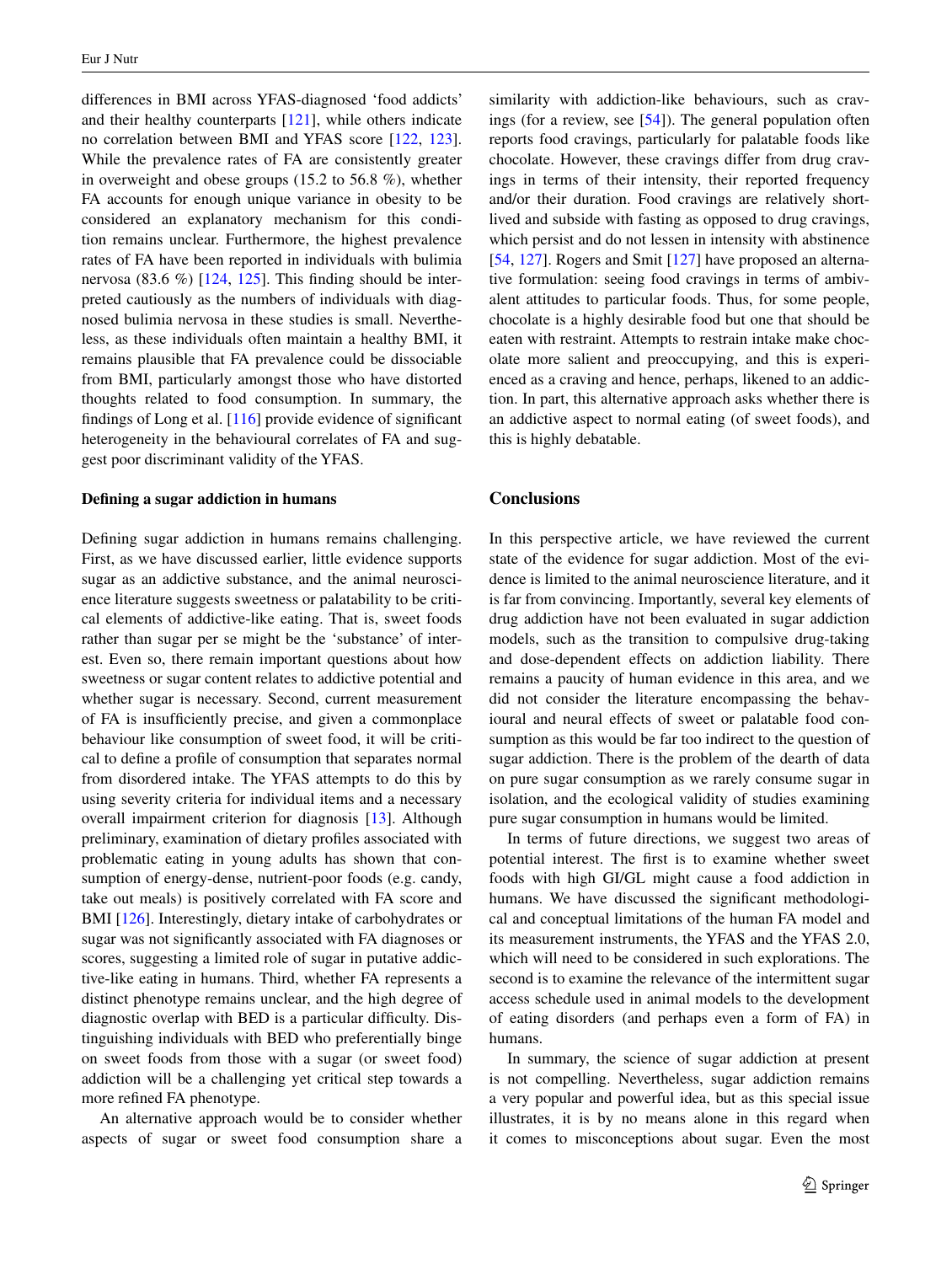perfunctory Internet search reveals how much emotive and explanatory power the term 'sugar addiction' has when used in its lay sense for individuals personally, as well as in the context of major public debates such as those over the sugar tax or campaigns such as Action on Sugar in the UK. Although the concept as we discuss it here is far more rigorous, the lay interpretation raises the question of whether sugar addiction is a useful (if not valid) concept to help tackle obesity and/or change the food environment? From a policy perspective, it is unlikely that sugar could be excluded from individuals' diets given its presence in numerous food items, and any analogies suggested based on the regulation of illicit drugs would be specious. Given the multitude of interacting factors that increase one's risk for eating disorders and obesity, we argue that support of sugar addiction as a primary causal mechanism of weight gain represents an extremely narrow view that fails to capture the complexity of these conditions, and one that may hamper more coordinated and appropriate responses. Furthermore, while there is a pressing need to address these important concerns, we argue that it is dangerous to draw strong conclusions about the validity of sugar addiction based on the current evidence. There are many strong arguments for cutting down the consumption of sugar and reformulating food products accordingly, yet these arguments will all stand or fall according to the scientific case that supports them.

**Acknowledgments** PCF is supported by a Wellcome Trust Senior Fellowship award. PCF and HZ are supported by the Bernard Wolfe Health Neuroscience Fund.

### **Compliance with ethical standards**

**Conflict of interest** MLW, PCF and HZ have no conflicts of interest to declare. No financial sponsorship was provided to the authors or the research included in this article.

**Ethical standard** This article does not contain any studies with human participants or animals performed by any of the authors.

**Open Access** This article is distributed under the terms of the Creative Commons Attribution 4.0 International License ([http://creativecom](http://creativecommons.org/licenses/by/4.0/)[mons.org/licenses/by/4.0/](http://creativecommons.org/licenses/by/4.0/)), which permits unrestricted use, distribution, and reproduction in any medium, provided you give appropriate credit to the original author(s) and the source, provide a link to the Creative Commons license, and indicate if changes were made.

# **References**

- <span id="page-11-0"></span>1. Ng M, Fleming T, Robinson M, Thomson B (2014) Global, regional, and national prevalence of overweight and obesity in children and adults during 1980–2013: a systematic analysis for the Global Burden of Disease Study 2013. Lancet 384:766–781
- <span id="page-11-1"></span>2. Trogdon J, Finkelstein E, Hylands T et al (2008) Indirect costs of obesity: a review of the current literature. Obes Rev 9:489–500
- <span id="page-11-2"></span>3. Everitt BJ, Robbins TW (2005) Neural systems of reinforcement for drug addiction: from actions to habits to compulsion. Nat Neurosci 8:1481–1489. doi[:10.1038/nn1579](http://dx.doi.org/10.1038/nn1579)
- <span id="page-11-3"></span>4. Koob GF (2006) The neurobiology of addiction: a neuroadaptational view relevant for diagnosis. Addiction 101(Suppl):23–30. doi:[10.1111/j.1360-0443.2006.01586.x](http://dx.doi.org/10.1111/j.1360-0443.2006.01586.x)
- <span id="page-11-4"></span>5. Schulte E, Avena N, Gearhardt A (2015) Which foods may be addictive? The roles of processing, fat content, and glycemic load. PLoS One 10:e0117959
- <span id="page-11-5"></span>6. Randolph T (1956) The descriptive features of food addiction; addictive eating and drinking. Q J Stud Alcohol 17:198–224
- <span id="page-11-6"></span>7. Meule A (2015) Back by popular demand: a narrative review on the history of food addiction research. Yale J Biol Med 88:295–302
- <span id="page-11-7"></span>8. Gearhardt A, Roberts M, Ashe M (2013) If sugar is addictive… what does it mean for the law? J Law Med Ethics 41(Suppl 1):46–49. doi:[10.1111/jlme.12038](http://dx.doi.org/10.1111/jlme.12038)
- <span id="page-11-8"></span>9. Gearhardt AN, Grilo CM, DiLeone RJ et al (2011) Can food be addictive? Public health and policy implications. Addiction 106:1208–1212. doi[:10.1111/j.1360-0443.2010.03301.x](http://dx.doi.org/10.1111/j.1360-0443.2010.03301.x)
- <span id="page-11-9"></span>10. Ziauddeen H, Farooqi I, Fletcher P (2012) Obesity and the brain: how convincing is the addiction model? Nat Rev Neurosci 1:279–286
- <span id="page-11-10"></span>11. Ziauddeen H, Fletcher PC (2013) Is food addiction a valid and useful concept? Obes Rev 14:19–28. doi:[10.1111/j.1467-789X.2012.01046.x](http://dx.doi.org/10.1111/j.1467-789X.2012.01046.x)
- <span id="page-11-11"></span>12. Hebebrand J, Albayrak Ö, Adan R et al (2014) "Eating addiction", rather than "food addiction", better captures addictivelike eating behavior. Neurosci Biobehav Rev 47:295–306. doi:[10.1016/j.neubiorev.2014.08.016](http://dx.doi.org/10.1016/j.neubiorev.2014.08.016)
- <span id="page-11-12"></span>13. Gearhardt A, Corbin W, Brownell K (2009) Preliminary validation of the Yale food addiction scale. Appetite 52:430–436
- <span id="page-11-13"></span>14. Gearhardt AN, Corbin WR, Brownell KD (2016) Development of the Yale food addiction scale version 2.0. Psychol Addict Behav 30:113–121
- <span id="page-11-14"></span>15. Bocarsly ME, Berner LA, Hoebel BG, Avena NM (2011) Rats that binge eat fat-rich food do not show somatic signs or anxiety associated with opiate-like withdrawal: implications for nutrient-specific food addiction behaviors. Physiol Behav 104:865– 872. doi:[10.1016/j.physbeh.2011.05.018](http://dx.doi.org/10.1016/j.physbeh.2011.05.018)
- <span id="page-11-15"></span>16. Avena NM, Rada P, Hoebel BG (2008) Evidence for sugar addiction: behavioral and neurochemical effects of intermittent, excessive sugar intake. Neurosci Biobehav Rev 32:20–39. doi:[10.1016/j.neubiorev.2007.04.019](http://dx.doi.org/10.1016/j.neubiorev.2007.04.019)
- <span id="page-11-16"></span>17. Johnson PM, Kenny PJ (2010) Dopamine D2 receptors in addiction-like reward dysfunction and compulsive eating in obese rats. Nat Neurosci 13:635–641. doi:[10.1038/nn.2519](http://dx.doi.org/10.1038/nn.2519)
- <span id="page-11-17"></span>18. Gearhardt A, Davis C, Kuschner R, Brownell K (2011) The addiction potential of hyperpalatable foods. Curr Drug Abuse Rev 4:140–145
- <span id="page-11-18"></span>19. Fowler L, Ivezaj V, Saules KK (2014) Problematic intake of high-sugar/low-fat and high glycemic index foods by bariatric patients is associated with development of post-surgical new onset substance use disorders. Eat Behav 15:505–508. doi:[10.1016/j.eatbeh.2014.06.009](http://dx.doi.org/10.1016/j.eatbeh.2014.06.009)
- <span id="page-11-19"></span>20. Steffen KJ, Engel SG, Wonderlich JA et al (2015) Alcohol and other addictive disorders following bariatric surgery: prevalence, risk factors and possible etiologies. Eur Eat Disord Rev 23:442–450. doi:[10.1002/erv.2399](http://dx.doi.org/10.1002/erv.2399)
- <span id="page-11-20"></span>21. Zeevi D, Korem T, Zmora N et al (2015) Personalized nutrition by prediction of glycemic responses. Cell 163:1079–1094. doi:[10.1016/j.cell.2015.11.001](http://dx.doi.org/10.1016/j.cell.2015.11.001)
- <span id="page-11-21"></span>22. Sonnenburg E, Sonnenburg J (2015) Nutrition: a personal forecast. Nature 528:484–486
- <span id="page-11-22"></span>23. Donohoe R, Benton D (1999) Cognitive functioning is susceptible to the level of blood glucose. Psychopharmacology 145:378–385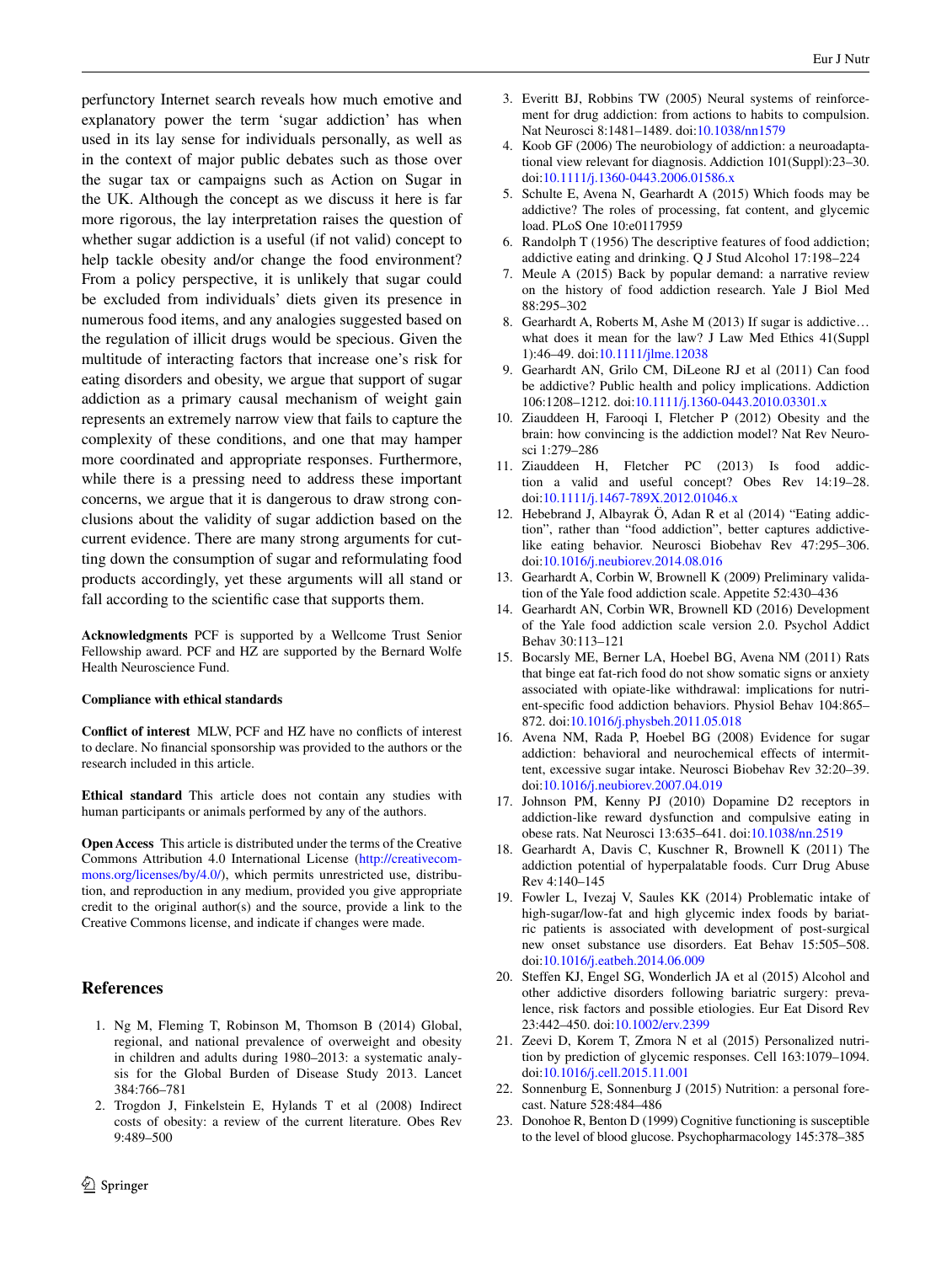- <span id="page-12-0"></span>24. Benton D, Owens D, Parker P (1994) Blood glucose influences memory and attention in young adults. Neuropsychologia 32:595–607
- <span id="page-12-1"></span>25. Keul J, Huber G, Lehmann M, et al (1982) Einfluss von Dextrose auf Fahrleistung, Konzentrationsfaehigkeit, Kreislauf und Stoffwechsel im Kraftfahrzeug-Simulator (Doppelblindstudie im cross-over-design). Aktuelle Ernaehrungsmedizin 7:7–14
- <span id="page-12-2"></span>26. Sun X, Veldhuizen M, Wray A et al (2014) The neural signature of satiation is associated with ghrelin response and triglyceride metabolism. Physiol Behav 136:63–73
- <span id="page-12-3"></span>27. Lennerz B, Alsop D, Holsen L et al (2013) Effects of dietary glycemic index on brain regions related to reward and craving in men. Am J Clin Nutr 98:641–647
- <span id="page-12-4"></span>28. Domingos AI, Sordillo A, Dietrich MO et al (2013) Hypothalamic melanin concentrating hormone neurons communicate the nutrient value of sugar. Elife 2:e01462. doi[:10.7554/](http://dx.doi.org/10.7554/eLife.01462) [eLife.01462](http://dx.doi.org/10.7554/eLife.01462)
- <span id="page-12-5"></span>29. Tellez LA, Han W, Zhang X et al (2016) Separate circuitries encode the hedonic and nutritional values of sugar. Nat Neurosci 19:465–740. doi[:10.1038/nn.4224](http://dx.doi.org/10.1038/nn.4224)
- <span id="page-12-6"></span>30. Everitt BJ, Belin D, Economidou D et al (2008) Review. Neural mechanisms underlying the vulnerability to develop compulsive drug-seeking habits and addiction. Philos Trans R Soc Lond B Biol Sci 363:3125–3135. doi[:10.1098/rstb.2008.0089](http://dx.doi.org/10.1098/rstb.2008.0089)
- <span id="page-12-7"></span>31. Di Chiara G (2005) Dopamine in disturbances of food and drug motivated behavior: a case of homology? Physiol Behav 86:9– 10. doi[:10.1016/j.physbeh.2005.06.020](http://dx.doi.org/10.1016/j.physbeh.2005.06.020)
- <span id="page-12-8"></span>32. Robinson TE, Berridge KC (2008) Review. The incentive sensitization theory of addiction: some current issues. Philos Trans R Soc Lond B Biol Sci 363:3137–3146. doi[:10.1098/](http://dx.doi.org/10.1098/rstb.2008.0093) [rstb.2008.0093](http://dx.doi.org/10.1098/rstb.2008.0093)
- <span id="page-12-9"></span>33. Everitt BJ, Dickinson A, Robbins TW (2001) The neuropsychological basis of addictive behaviour. Brain Res Rev 36:129–138. doi:[10.1016/S0165-0173\(01\)00088-1](http://dx.doi.org/10.1016/S0165-0173(01)00088-1)
- <span id="page-12-10"></span>34. Everitt BJ (2014) Neural and psychological mechanisms underlying compulsive drug seeking habits and drug memories– indications for novel treatments of addiction. Eur J Neurosci 40:2163–2182. doi[:10.1111/ejn.12644](http://dx.doi.org/10.1111/ejn.12644)
- <span id="page-12-11"></span>35. Koob GF, Volkow ND (2010) Neurocircuitry of addiction. Neuropsychopharmacology 35:217–238. doi:[10.1038/npp.2009.110](http://dx.doi.org/10.1038/npp.2009.110)
- <span id="page-12-12"></span>36. Volkow ND, Chang L, Wang G-J et al (2001) Low level of brain Dopamine D2 receptors in methamphetamine abusers: association with metabolism in the orbitofrontal cortex. Am J Psychiatry 158:2015–2021
- <span id="page-12-13"></span>37. Nader MA, Morgan D, Gage HD et al (2006) PET imaging of dopamine D2 receptors during chronic cocaine self-administration in monkeys. Nat Neurosci 9:1050–1056. doi[:10.1038/](http://dx.doi.org/10.1038/nn1737) [nn1737](http://dx.doi.org/10.1038/nn1737)
- <span id="page-12-14"></span>38. Volkow ND (2000) Addiction, a disease of compulsion and drive: involvement of the orbitofrontal cortex. Cereb Cortex 10:318–325. doi:[10.1093/cercor/10.3.318](http://dx.doi.org/10.1093/cercor/10.3.318)
- <span id="page-12-15"></span>39. Koob GF (1996) Drug addiction: the yin and yang of hedonic homeostasis. Neuron 16:893–896. doi[:10.1016/](http://dx.doi.org/10.1016/S0896-6273(00)80109-9) [S0896-6273\(00\)80109-9](http://dx.doi.org/10.1016/S0896-6273(00)80109-9)
- <span id="page-12-16"></span>40. Nader MA, Daunais JB, Moore T et al (2002) Effects of cocaine self-administration on striatal dopamine systems in rhesus monkeys: initial and chronic exposure. Neuropsychopharmacology 27:35–46. doi[:10.1016/S0893-133X\(01\)00427-4](http://dx.doi.org/10.1016/S0893-133X(01)00427-4)
- <span id="page-12-17"></span>41. Koob GF, Le Moal M (2005) Plasticity of reward neurocircuitry and the "dark side" of drug addiction. Nat Neurosci 8:1442– 1444. doi[:10.1038/nn1105-1442](http://dx.doi.org/10.1038/nn1105-1442)
- <span id="page-12-18"></span>42. Lynch WJ, Nicholson KL, Dance ME et al (2010) Animal models of substance abuse and addiction: implications for science, animal welfare, and society. Comp Med 60:177–188
- <span id="page-12-19"></span>43. Deroche-Gamonet V (2004) Evidence for addiction-like behavior in the rat. Science 305:1014–1017. doi[:10.1126/science.1099020](http://dx.doi.org/10.1126/science.1099020)
- <span id="page-12-20"></span>44. Thanos PK, Michaelides M, Benveniste H et al (2007) Effects of chronic oral methylphenidate on cocaine self-administration and striatal dopamine D2 receptors in rodents. Pharmacol Biochem Behav 87:426–433. doi:[10.1016/j.pbb.2007.05.020](http://dx.doi.org/10.1016/j.pbb.2007.05.020)
- <span id="page-12-21"></span>45. Miles FJ, Everitt BJ, Dickinson A (2003) Oral cocaine seeking by rats: action or habit? Behav Neurosci 117:927–938. doi:[10.1037/0735-7044.117.5.927](http://dx.doi.org/10.1037/0735-7044.117.5.927)
- <span id="page-12-22"></span>46. Shalev U, Grimm JW, Shaham Y (2002) Neurobiology of relapse to heroin and cocaine seeking: a review. Pharmacol Rev 54:1–42
- <span id="page-12-23"></span>47. Everitt BJ, Robbins TW (2000) Second-order schedules of drug reinforcement in rats and monkeys: measurement of reinforcing efficacy and drug-seeking behaviour. Psychopharmacology 153:17–30. doi[:10.1007/s002130000566](http://dx.doi.org/10.1007/s002130000566)
- <span id="page-12-24"></span>48. Fuchs RA, Tran-Nguyen LTL, Specio SE et al (1998) Predictive validity of the extinction/reinstatement model of drug craving. Psychopharmacology 135:151–160. doi[:10.1007/](http://dx.doi.org/10.1007/s002130050496) [s002130050496](http://dx.doi.org/10.1007/s002130050496)
- <span id="page-12-25"></span>49. Davis WM, Smith SG, Khalsa JH (1975) Noradrenergic role in the self-administration of morphine or amphetamine. Pharmacol Biochem Behav 3:477–484. doi:[10.1016/0091-3057\(75\)90059-3](http://dx.doi.org/10.1016/0091-3057(75)90059-3)
- <span id="page-12-26"></span>50. Parker LA, Mcdonald RV (2000) Reinstatement of both a conditioned place preference and a conditioned place aversion with drug primes. Pharmacol Biochem Behav 66:559–561. doi:[10.1016/S0091-3057\(00\)00222-7](http://dx.doi.org/10.1016/S0091-3057(00)00222-7)
- <span id="page-12-27"></span>51. Hoebel BG, Avena NM, Bocarsly ME, Rada P (2009) Natural addiction: a behavioral and circuit model based on sugar addiction in rats. J Addict Med 3:33–41. doi[:10.1097/](http://dx.doi.org/10.1097/ADM.0b013e31819aa621) [ADM.0b013e31819aa621](http://dx.doi.org/10.1097/ADM.0b013e31819aa621)
- <span id="page-12-28"></span>52. Avena NM, Rada P, Hoebel BG (2008) Underweight rats have enhanced dopamine release and blunted acetylcholine response in the nucleus accumbens while bingeing on sucrose. Neuroscience 156:865–871. doi:[10.1016/j.neuroscience.2008.08.017](http://dx.doi.org/10.1016/j.neuroscience.2008.08.017)
- <span id="page-12-29"></span>53. Lenoir M, Serre F, Cantin L, Ahmed SH (2007) Intense sweetness surpasses cocaine reward. PLoS ONE 2:e698. doi[:10.1371/](http://dx.doi.org/10.1371/journal.pone.0000698) [journal.pone.0000698](http://dx.doi.org/10.1371/journal.pone.0000698)
- <span id="page-12-30"></span>54. Benton D (2010) The plausibility of sugar addiction and its role in obesity and eating disorders. Clin Nutr 29:288–303. doi:[10.1016/j.clnu.2009.12.001](http://dx.doi.org/10.1016/j.clnu.2009.12.001)
- <span id="page-12-31"></span>55. Roberts DCS, Morgan D, Liu Y (2007) How to make a rat addicted to cocaine. Prog Neuropsychopharmacol Biol Psychiatry 31:1614–1624. doi:[10.1016/j.pnpbp.2007.08.028](http://dx.doi.org/10.1016/j.pnpbp.2007.08.028)
- 56. Ahmed SH, Walker JR, Koob GF (2000) Persistent increase in the motivation to take heroin in rats with a history of drug escalation. Neuropsychopharmacology 22:413–421. doi[:10.1016/](http://dx.doi.org/10.1016/S0893-133X(99)00133-5) [S0893-133X\(99\)00133-5](http://dx.doi.org/10.1016/S0893-133X(99)00133-5)
- <span id="page-12-32"></span>57. Park PE, Schlosburg JE, Vendruscolo LF et al (2015) Chronic CRF1 receptor blockade reduces heroin intake escalation and dependence-induced hyperalgesia. Addict Biol 20:275–284. doi:[10.1111/adb.12120](http://dx.doi.org/10.1111/adb.12120)
- <span id="page-12-33"></span>58. Tornatzky W, Miczek KA (2000) Cocaine self-administration "binges": transition from behavioral and autonomic regulation toward homeostatic dysregulation in rats. Psychopharmacology 148:289–298
- <span id="page-12-34"></span>59. Dai S, Corrigall WA, Coen KM, Kalant H (1989) Heroin selfadministration by rats: influence of dose and physical dependence. Pharmacol Biochem Behav 32:1009–1015
- <span id="page-12-35"></span>60. Pontieri FE, Tanda G, Di Chiara G (1995) Intravenous cocaine, morphine, and amphetamine preferentially increase extracellular dopamine in the "shell" as compared with the "core" of the rat nucleus accumbens. Proc Natl Acad Sci 92:12304–12308. doi:[10.1073/pnas.92.26.12304](http://dx.doi.org/10.1073/pnas.92.26.12304)
- <span id="page-12-36"></span>61. Maher CE, Martin TJ, Childers SR (2005) Mechanisms of mu opioid receptor/G-protein desensitization in brain by chronic heroin administration. Life Sci 77:1140–1154. doi:[10.1016/j.](http://dx.doi.org/10.1016/j.lfs.2005.03.004) [lfs.2005.03.004](http://dx.doi.org/10.1016/j.lfs.2005.03.004)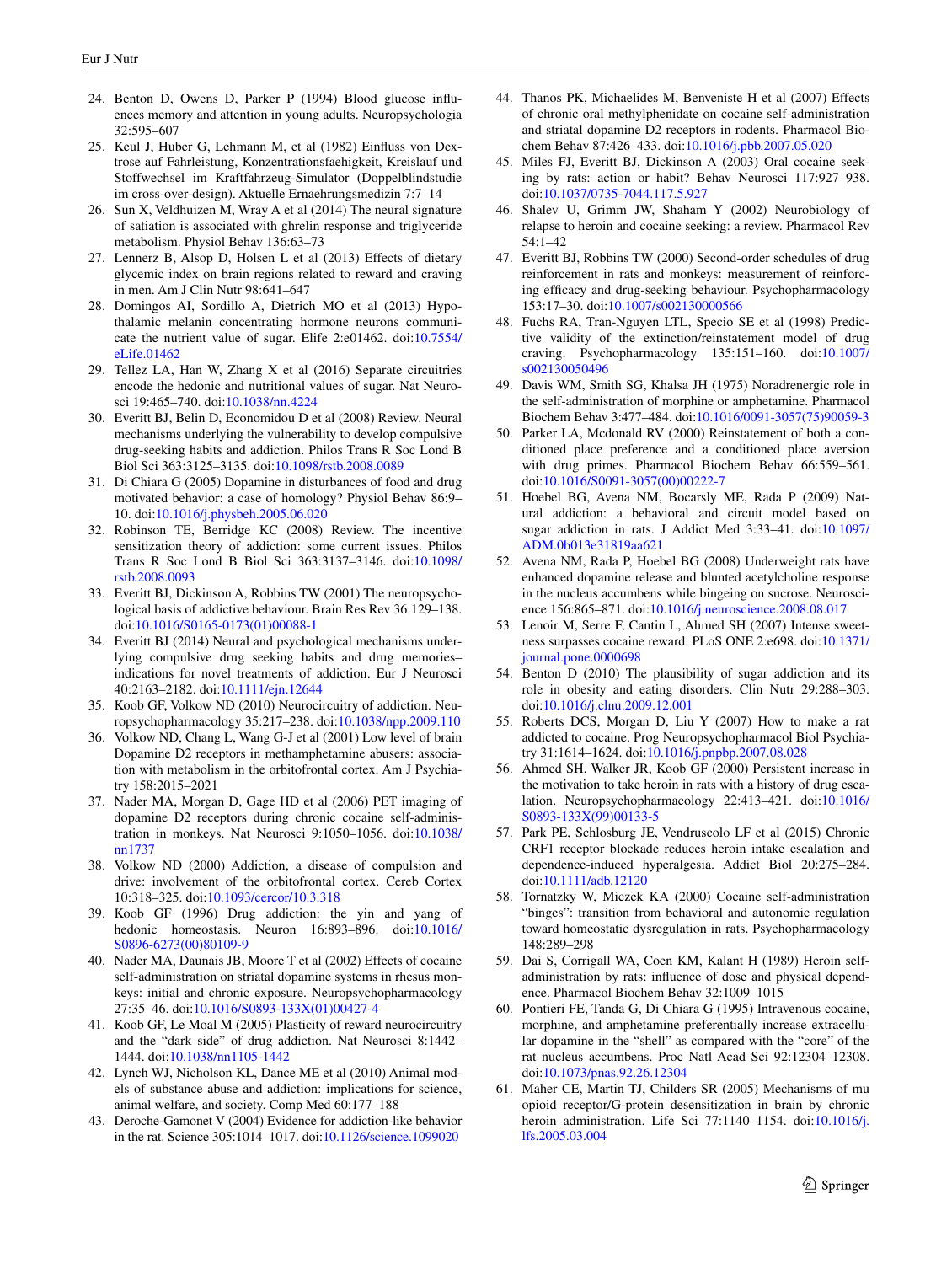- <span id="page-13-0"></span>62. MacDonald AF, Billington CJ, Levine AS (2004) Alterations in food intake by opioid and dopamine signaling pathways between the ventral tegmental area and the shell of the nucleus accumbens. Brain Res 1018:78–85. doi:[10.1016/j.](http://dx.doi.org/10.1016/j.brainres.2004.05.043) [brainres.2004.05.043](http://dx.doi.org/10.1016/j.brainres.2004.05.043)
- <span id="page-13-1"></span>63. Hubner CB, Koob GF (1990) The ventral pallidum plays a role in mediating cocaine and heroin self-administration in the rat. Brain Res 508:20–29. doi[:10.1016/0006-8993\(90\)91112-T](http://dx.doi.org/10.1016/0006-8993(90)91112-T)
- <span id="page-13-2"></span>64. Barak Caine S, Heinrichs SC, Coffin VL, Koob GF (1995) Effects of the dopamine D-1 antagonist SCH 23390 microinjected into the accumbens, amygdala or striatum on cocaine self-administration in the rat. Brain Res 692:47–56. doi:[10.1016/0006-8993\(95\)00598-K](http://dx.doi.org/10.1016/0006-8993(95)00598-K)
- <span id="page-13-3"></span>65. Xi Z-X, Stein EA (1999) Baclofen inhibits heroin self-administration behavior and mesolimbic dopamine release. J Pharmacol Exp Ther 290:1369–1374
- <span id="page-13-4"></span>66. Colantuoni C, Schwenker J, McCarthy J (2001) Excessive sugar intake alters binding to dopamine and mu-opioid receptors in the brain. NeuroReport 12:3549–3552
- <span id="page-13-5"></span>67. Avena NM, Rada P, Moise N, Hoebel BG (2006) Sucrose sham feeding on a binge schedule releases accumbens dopamine repeatedly and eliminates the acetylcholine satiety response. Neuroscience 139:813–820. doi:[10.1016/j.](http://dx.doi.org/10.1016/j.neuroscience.2005.12.037) [neuroscience.2005.12.037](http://dx.doi.org/10.1016/j.neuroscience.2005.12.037)
- <span id="page-13-6"></span>68. Avena NM, Hoebel BG (2003) A diet promoting sugar dependency causes behavioral cross-sensitization to a low dose of amphetamine. Neuroscience 122:17–20
- <span id="page-13-7"></span>69. Colantuoni C, Rada P, McCarthy J et al (2002) Evidence that intermittent, excessive sugar intake causes endogenous opioid dependence. Obes Res 10:478–488. doi[:10.1038/oby.2002.66](http://dx.doi.org/10.1038/oby.2002.66)
- <span id="page-13-8"></span>70. Specker SM, Lac ST, Carroll ME (1994) Food deprivation history and cocaine self-administration: an animal model of binge eating. Pharmacol Biochem Behav 48:1025–1029. doi:[10.1016/0091-3057\(94\)90215-1](http://dx.doi.org/10.1016/0091-3057(94)90215-1)
- <span id="page-13-9"></span>71. Vanderschuren LJMJ, Everitt BJ (2004) Drug seeking becomes compulsive after prolonged cocaine self-administration. Science 305:1017–1019. doi[:10.1126/science.1098975](http://dx.doi.org/10.1126/science.1098975)
- <span id="page-13-10"></span>72. Roberts DC, Brebner K, Vincler M, Lynch WJ (2002) Patterns of cocaine self-administration in rats produced by various access conditions under a discrete trials procedure. Drug Alco-hol Depend 67:291-299. doi[:10.1016/S0376-8716\(02\)00083-2](http://dx.doi.org/10.1016/S0376-8716(02)00083-2)
- <span id="page-13-11"></span>73. Rada P, Avena NM, Hoebel BG (2005) Daily bingeing on sugar repeatedly releases dopamine in the accumbens shell. Neuroscience 134:737–744. doi:[10.1016/j.neuroscience.2005.04.043](http://dx.doi.org/10.1016/j.neuroscience.2005.04.043)
- <span id="page-13-12"></span>74. Avena NM, Long KA, Hoebel BG (2005) Sugar-dependent rats show enhanced responding for sugar after abstinence: evidence of a sugar deprivation effect. Physiol Behav 84:359–362. doi:[10.1016/j.physbeh.2004.12.016](http://dx.doi.org/10.1016/j.physbeh.2004.12.016)
- <span id="page-13-13"></span>75. Corwin RLW (2011) The Face of Uncertainty Eats. Curr Drug Abuse Rev 4(8):174–181
- <span id="page-13-14"></span>76. Corwin RLW, Babbs RK (2012) Rodent models of binge eating: are they models of addiction? ILAR J 53:23–34. doi[:10.1093/](http://dx.doi.org/10.1093/ilar.53.1.23) [ilar.53.1.23](http://dx.doi.org/10.1093/ilar.53.1.23)
- <span id="page-13-15"></span>77. Woolley JD, Lee BS, Fields HL (2006) Nucleus accumbens opioids regulate flavor-based preferences in food consumption. Neuroscience 143:309–317. doi:[10.1016/j.](http://dx.doi.org/10.1016/j.neuroscience.2006.06.067) [neuroscience.2006.06.067](http://dx.doi.org/10.1016/j.neuroscience.2006.06.067)
- <span id="page-13-16"></span>78. Zhang M, Kelley AE (2002) Intake of saccharin, salt, and ethanol solutions is increased by infusion of a mu opioid agonist into the nucleus accumbens. Psychopharmacology 159:415– 423. doi:[10.1007/s00213-001-0932-y](http://dx.doi.org/10.1007/s00213-001-0932-y)
- <span id="page-13-17"></span>79. Dileone RJ, Taylor JR, Picciotto MR (2012) The drive to eat: comparisons and distinctions between mechanisms of food reward and drug addiction. Nat Neurosci 15:1330–1335. doi:[10.1038/nn.3202.The](http://dx.doi.org/10.1038/nn.3202.The)
- <span id="page-13-18"></span>80. Seip-Cammack KM, Reed B, Zhang Y et al (2013) Tolerance and sensitization to chronic escalating dose heroin following extended withdrawal in Fischer rats: possible role of mu-opioid receptors. Psychopharmacology 225:127–140. doi[:10.1007/](http://dx.doi.org/10.1007/s00213-012-2801-2) [s00213-012-2801-2](http://dx.doi.org/10.1007/s00213-012-2801-2)
- <span id="page-13-19"></span>81. Morgan D, Brebner K, Lynch WJ, Roberts DCS (2002) Increases in the reinforcing efficacy of cocaine after particular histories of reinforcement. Behav Pharmacol 13:389–396. doi:[10.1097/00008877-200209000-00012](http://dx.doi.org/10.1097/00008877-200209000-00012)
- <span id="page-13-20"></span>82. Liu Y, Roberts DCS, Morgan D (2005) Effects of extendedaccess self-administration and deprivation on breakpoints maintained by cocaine in rats. Psychopharmacology 179:644–651. doi:[10.1007/s00213-004-2089-y](http://dx.doi.org/10.1007/s00213-004-2089-y)
- <span id="page-13-21"></span>83. Liu Y, Roberts DCS, Morgan D (2005) Sensitization of the reinforcing effects of self-administered cocaine in rats: effects of dose and intravenous injection speed. Eur J Neurosci 22:195– 200. doi:[10.1111/j.1460-9568.2005.04195.x](http://dx.doi.org/10.1111/j.1460-9568.2005.04195.x)
- <span id="page-13-22"></span>84. Laulin J-P, Larcher A, Celerier E et al (1998) Long-lasting increased pain sensitivity in rat following exposure to heroin for the first time. Eur J Neurosci 10:782–785. doi:[10.1046/j.1460-9568.1998.00083.x](http://dx.doi.org/10.1046/j.1460-9568.1998.00083.x)
- <span id="page-13-23"></span>85. Morgan D, Smith MA, Roberts DCS (2005) Binge self-administration and deprivation produces sensitization to the reinforcing effects of cocaine in rats. Psychopharmacology 178:309– 316. doi:[10.1007/s00213-004-1992-6](http://dx.doi.org/10.1007/s00213-004-1992-6)
- <span id="page-13-24"></span>86. Ito R, Robbins TW, Everitt BJ (2004) Differential control over cocaine-seeking behavior by nucleus accumbens core and shell. Nat Neurosci 7:389–397. doi:[10.1038/nn1217](http://dx.doi.org/10.1038/nn1217)
- <span id="page-13-25"></span>87. Weissenborn R, Robbins TW, Everitt BJ (1997) Effects of medial prefrontal or anterior cingulate cortex lesions on responding for cocaine under fixed-ratio and second-order schedules of reinforcement in rats. Psychopharmacology 134:242–257
- <span id="page-13-26"></span>88. Elmer GI, Pieper JO, Rubinstein M et al (2002) Failure of intravenous morphine to serve as an effective instrumental reinforcer in dopamine D2 receptor knock-out mice. J Neurosci 22:1–6
- <span id="page-13-27"></span>89. Martın S, Manzanares J, Corchero J et al (1999) Differential basal proenkephalin gene expression in dorsal striatum and nucleus accumbens, and vulnerability to morphine self-administration in Fischer 344 and Lewis rats. Brain Res 821:350–355. doi:[10.1016/S0006-8993\(99\)01122-1](http://dx.doi.org/10.1016/S0006-8993(99)01122-1)
- <span id="page-13-28"></span>90. Mangabeira V, Garcia-Mijares M, Silva MTA (2015) Sugar withdrawal and differential reinforcement of low rate (DRL) performance in rats. Physiol Behav 139:468–473. doi:[10.1016/j.](http://dx.doi.org/10.1016/j.physbeh.2014.09.017) [physbeh.2014.09.017](http://dx.doi.org/10.1016/j.physbeh.2014.09.017)
- <span id="page-13-29"></span>91. Zhang M, Balmadrid C, Kelley AE (2003) Nucleus accumbens opioid, GABaergic, and dopaminergic modulation of palatable food motivation: contrasting effects revealed by a progressive ratio study in the rat. Behav Neurosci 117:202–211
- <span id="page-13-30"></span>92. Perry JL, Morgan AD, Anker JJ et al (2006) Escalation of i.v. cocaine self-administration and reinstatement of cocaineseeking behavior in rats bred for high and low saccharin intake. Psychopharmacology 186:235–245. doi[:10.1007/](http://dx.doi.org/10.1007/s00213-006-0371-x) [s00213-006-0371-x](http://dx.doi.org/10.1007/s00213-006-0371-x)
- <span id="page-13-31"></span>93. Levy A, Salamon A, Tucci M et al (2013) Co-sensitivity to the incentive properties of palatable food and cocaine in rats; implications for co-morbid addictions. Addict Biol 18:763–773. doi:[10.1111/j.1369-1600.2011.00433.x](http://dx.doi.org/10.1111/j.1369-1600.2011.00433.x)
- <span id="page-13-32"></span>94. Mueller D, Stewart J (2000) Cocaine-induced conditioned place preference: reinstatement by priming injections of cocaine after extinction. Behav Brain Res 115:39–47. doi[:10.1016/](http://dx.doi.org/10.1016/S0166-4328(00)00239-4) [S0166-4328\(00\)00239-4](http://dx.doi.org/10.1016/S0166-4328(00)00239-4)
- <span id="page-13-33"></span>95. Sora I, Hall FS, Andrews AM et al (2001) Molecular mechanisms of cocaine reward: combined dopamine and serotonin transporter knockouts eliminate cocaine place preference.